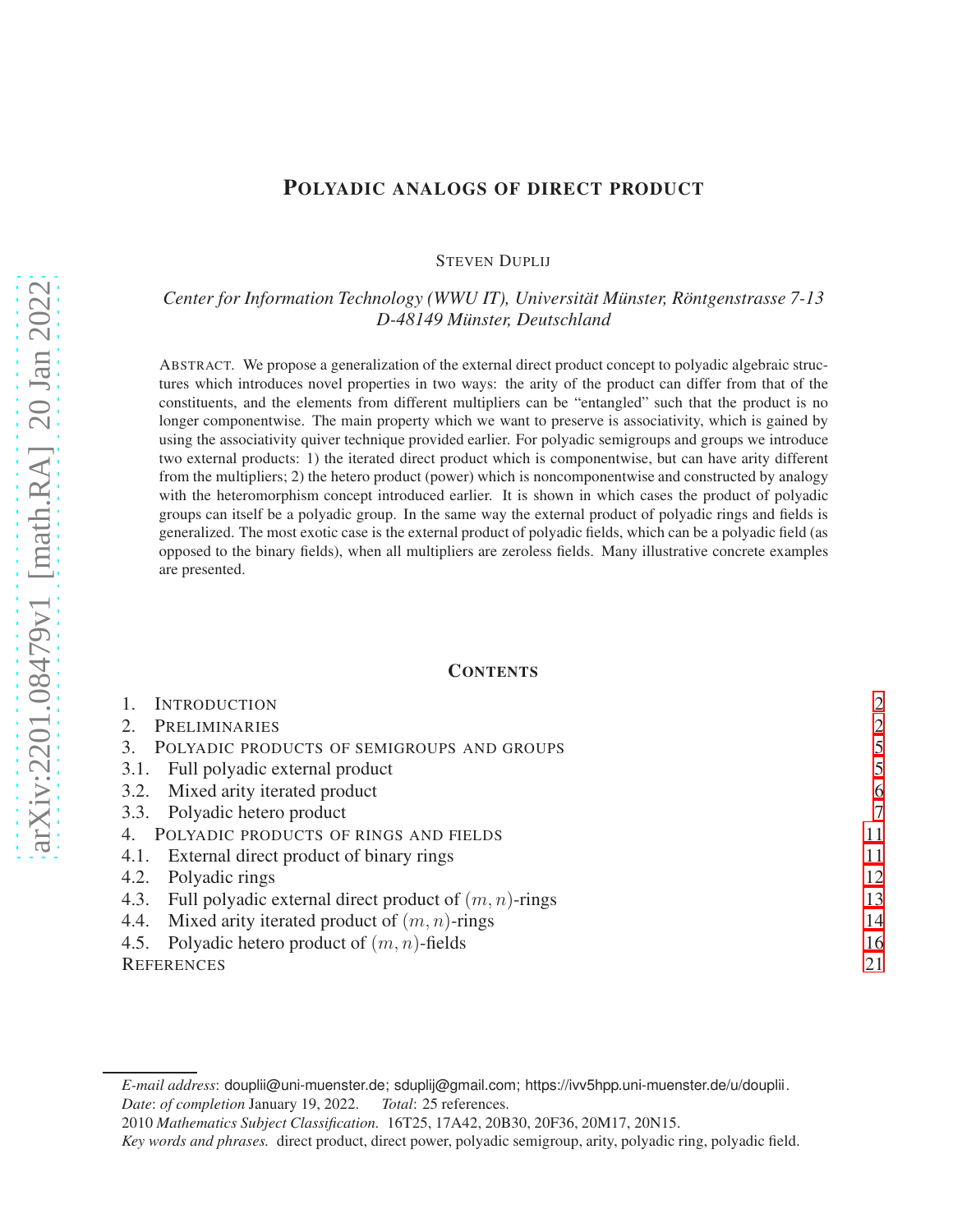#### 1. INTRODUCTION

<span id="page-1-0"></span>The concept of direct product plays a crucial role for algebraic structures in the study of their internal constitution and their representation in terms of better known/simpler structures (see, e.g. L[ANG](#page-20-1) [\[1965](#page-20-1)], L[AMBEK](#page-20-2) [\[1966\]](#page-20-2)). The general method of the external direct product construction is to take the Cartesian product of the underlying sets and endow it with the operations from the algebraic structures under consideration. Usually this is an identical repetition of the initial multipliers' operations componentwise H[UNGERFORD](#page-20-3) [\[1974\]](#page-20-3). In the case of polyadic algebraic structures their arity comes into the game, such that endowing the product with operations becomes nontrivial in two aspects: the arities of all structures can be different (but "quantized" and not unique) and the elements from different multipliers can be "entangled" making the product not componentwise. The direct (componentwise) product of  $n$ -ary groups was considered in M[ICHALSKI](#page-20-4) [\[1984a](#page-20-4)], S[HCHUCHKIN](#page-20-5) [\[2014](#page-20-5)]. We propose two corresponding polyadic analogs (changing arity and "entangling") of the external direct product which preserve associativity, and therefore allow us to work out polyadic semigroups, groups, rings and fields.

The direct product is important, especially because it plays the role of a product in a corresponding category (see, e.g. B[ORCEUX](#page-20-6) [\[1994\]](#page-20-6), MAC L[ANE](#page-20-7) [\[1971\]](#page-20-7)). For instance, the class of all polyadic groups for objects and polyadic group homomorphisms for morphisms form a category which is well-defined, because it has the polyadic direct product M[ICHALSKI](#page-20-8) [\[1984b\]](#page-20-8), I[ANCU](#page-20-9) [\[1991\]](#page-20-9) as a product.

We then consider polyadic rings and fields in the same way. Since there exist zeroless polyadic fields D[UPLIJ](#page-20-10) [\[2017\]](#page-20-10), the well-known statement (see, e.g. L[AMBEK](#page-20-2) [\[1966\]](#page-20-2)) of the absence of binary fields that are a direct product of fields does not generalize. We construct polyadic fields which are products of zeroless fields, which can lead to a new category of polyadic fields. The proposed constructions are accompanied by concrete illustrative examples.

## 2. PRELIMINARIES

<span id="page-1-1"></span>We introduce here briefly the usual notation, for details see D[UPLIJ](#page-20-11) [\[2018\]](#page-20-11). For a non-empty (underlying) set G the *n*-tuple (or polyad P[OST](#page-20-12) [\[1940](#page-20-12)]) of elements is denoted by  $(g_1, \ldots, g_n)$ ,  $g_i \in G$ ,

 $i = 1, \ldots, n$ , and the Cartesian product is denoted by  $G^{\times n}$  $\overbrace{a}^{n}$  $G \times \ldots \times G$  and consists of all such ntuples. For all elements equal to  $g \in G$ , we denote *n*-tuple (polyad) by a power  $(g^n)$ . To avoid unneeded indices we denote with one bold letter  $(g)$  a polyad for which the number of elements in the n-tuple is clear from the context, and sometimes we will write  $(g^{(n)})$ . On the Cartesian product  $G^{\times n}$  we define a polyadic (or *n*-ary) operation  $\mu^{(n)}$ :  $G^{\times n} \to G$  such that  $\mu^{(n)}[g] \mapsto h$ , where  $h \in G$ . The operations with  $n = 1, 2, 3$  are called *unary, binary and ternary*.

Recall the definitions of some algebraic structures and their special elements (in the notation of D[UPLIJ](#page-20-11) [\[2018](#page-20-11)]). A (one-set) *polyadic algebraic structure*  $\mathcal G$  is a set G closed with respect to polyadic operations. In the case of one *n*-ary operation  $\mu^{(n)}$ :  $G^{\times n} \to G$ , it is called *polyadic multiplication* (or *n-ary multi*plication). A one-set *n-ary algebraic structure*  $\mathcal{M}^{(n)} = \left\langle G \mid \mu^{(n)} \right\rangle$  or *polyadic magma* (*n-ary magma*)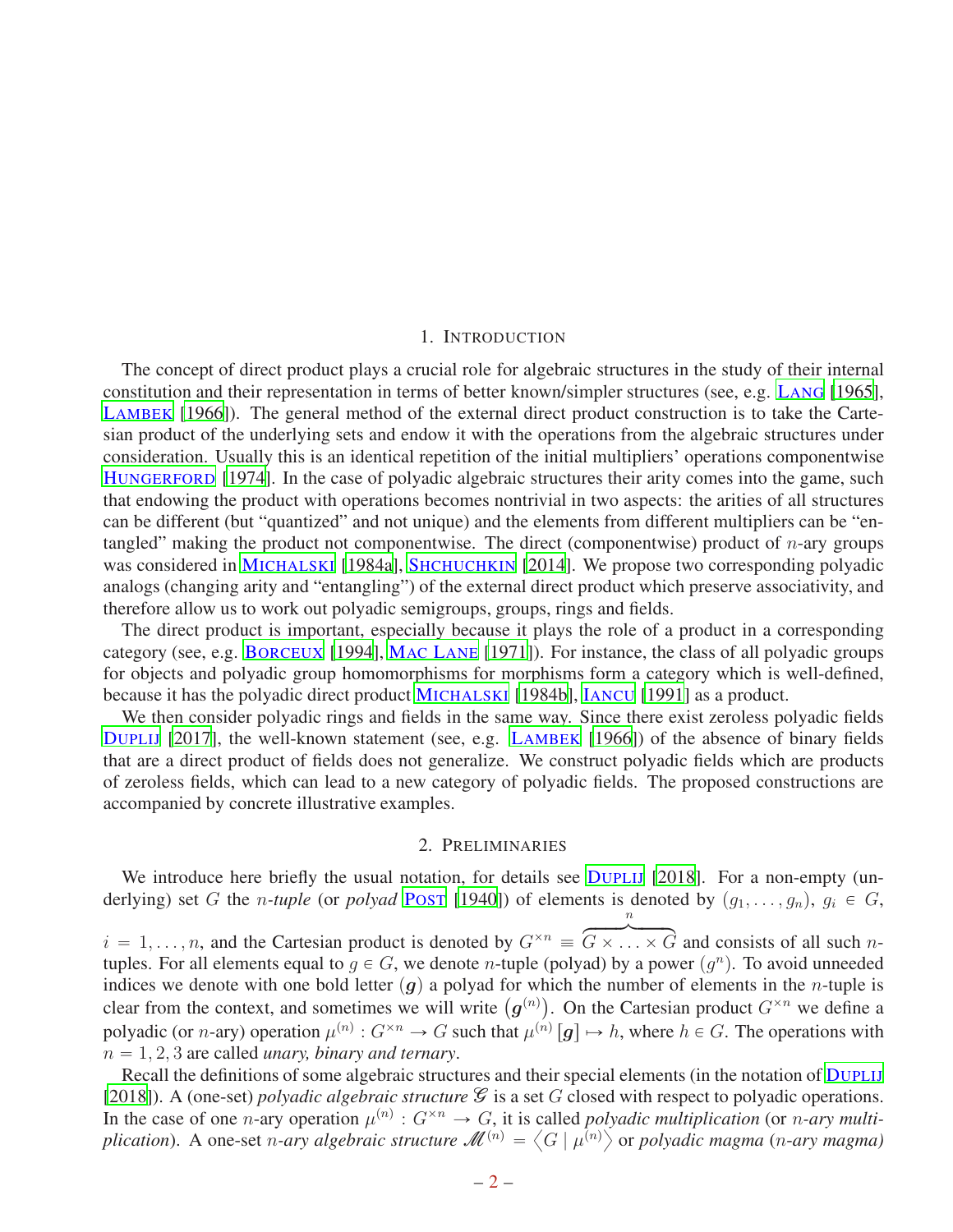is a set G closed with respect to one *n*-ary operation  $\mu^{(n)}$  and without any other additional structure. In the binary case  $\mathcal{M}^{(2)}$  was also called a groupoid by Hausmann and Ore HAUSMANN AND ORE [1937] (and CLIFFORD AND PRESTON [1961]). Since the term "groupoid" was widely used in category theory for a different construction, the so-called Brandt groupoid B[RANDT](#page-20-13) [\[1927\]](#page-20-13), B[RUCK](#page-20-14) [\[1966](#page-20-14)], Bourbaki B[OURBAKI](#page-20-15) [\[1998](#page-20-15)] later introduced the term "magma".

Denote the number of iterating multiplications by  $\ell_{\mu}$ , and call the resulting composition an *iterated product*  $(\mu^{(n)})^{\circ \ell_\mu}$ , such that

<span id="page-2-1"></span>
$$
\mu'^{(n')} = (\mu^{(n)})^{\circ \ell_{\mu}} \stackrel{\text{def}}{=} \overbrace{\mu^{(n)} \circ \left(\mu^{(n)} \circ \ldots \left(\mu^{(n)} \times \mathrm{id}^{\times (n-1)}\right) \ldots \times \mathrm{id}^{\times (n-1)}\right)}^{ \ell_{\mu}},\tag{2.1}
$$

where the arities are connected by

<span id="page-2-5"></span>
$$
n' = n_{iter} = \ell_{\mu} (n - 1) + 1,
$$
\n(2.2)

which gives the length of a iterated polyad  $(g)$  in our notation  $(\mu^{(n)})^{\circ \ell_\mu} [g]$ .

A *polyadic zero* of a polyadic algebraic structure  $\mathcal{G}^{(n)}(G | \mu^{(n)})$  is a distinguished element  $z \in G$  (and the corresponding 0-ary operation  $\mu_z^{(0)}$ ) such that for any  $(n-1)$ -tuple (polyad)  $g^{(n-1)} \in G^{\times (n-1)}$  we have

<span id="page-2-0"></span>
$$
\mu^{(n)}\left[g^{(n-1)},z\right] = z,\tag{2.3}
$$

where z can be on any place in the l.h.s. of  $(2.3)$  $(2.3)$  $(2.3)$ . If its place is not fixed it can be a single zero. As in the binary case, an analog of positive powers of an element P[OST](#page-20-12) [\[1940\]](#page-20-12) should coincide with the number of multiplications  $\ell_{\mu}$  in the iteration ([2.1](#page-2-1)).

A (positive) *polyadic power* of an element is

$$
g^{\langle \ell_{\mu} \rangle} = \left(\mu^{(n)}\right)^{\circ \ell_{\mu}} \left[g^{\ell_{\mu}(n-1)+1}\right]. \tag{2.4}
$$

We define associativity as the invariance of the composition of two  $n$ -ary multiplications. An element of a polyadic algebraic structure g is called  $\ell_\mu$ -*nilpotent* (or simply *nilpotent* for  $\ell_\mu = 1$ ), if there exist  $\ell_\mu$ such that

$$
g^{\langle \ell_{\mu} \rangle} = z. \tag{2.5}
$$

A *polyadic (*n-*ary) identity* (or neutral element) of a polyadic algebraic structure is a distinguished element e (and the corresponding 0-ary operation  $\mu_e^{(0)}$ ) such that for any element  $g \in G$  we have

<span id="page-2-2"></span>
$$
\mu^{(n)}\left[g, e^{n-1}\right] = g,\tag{2.6}
$$

where q can be on any place in the l.h.s. of  $(2.6)$  $(2.6)$  $(2.6)$ .

In polyadic algebraic structures, there exist *neutral polyads*  $n \in G^{\times (n-1)}$  satisfying

<span id="page-2-3"></span>
$$
\mu^{(n)}\left[g,\mathbf{n}\right] = g,\tag{2.7}
$$

where g can be on any of n places in the l.h.s. of  $(2.7)$  $(2.7)$  $(2.7)$ . Obviously, the sequence of polyadic identities  $e^{n-1}$  is a neutral polyad ([2.6](#page-2-2)).

A one-set polyadic algebraic structure  $\langle G | \mu^{(n)} \rangle$  is called *totally associative*, if

<span id="page-2-4"></span>
$$
\left(\mu^{(n)}\right)^{\circ 2}\left[\mathbf{g},\mathbf{h},\mathbf{u}\right]=\mu^{(n)}\left[\mathbf{g},\mu^{(n)}\left[\mathbf{h}\right],\mathbf{u}\right]=invariant,\tag{2.8}
$$

with respect to placement of the internal multiplication  $\mu^{(n)}[h]$  in r.h.s. on any of n places, with a fixed order of elements in the any fixed polyad of  $(2n - 1)$  elements  $\mathbf{t}^{(2n-1)} = (\mathbf{g}, \mathbf{h}, \mathbf{u}) \in G^{\times (2n-1)}$ .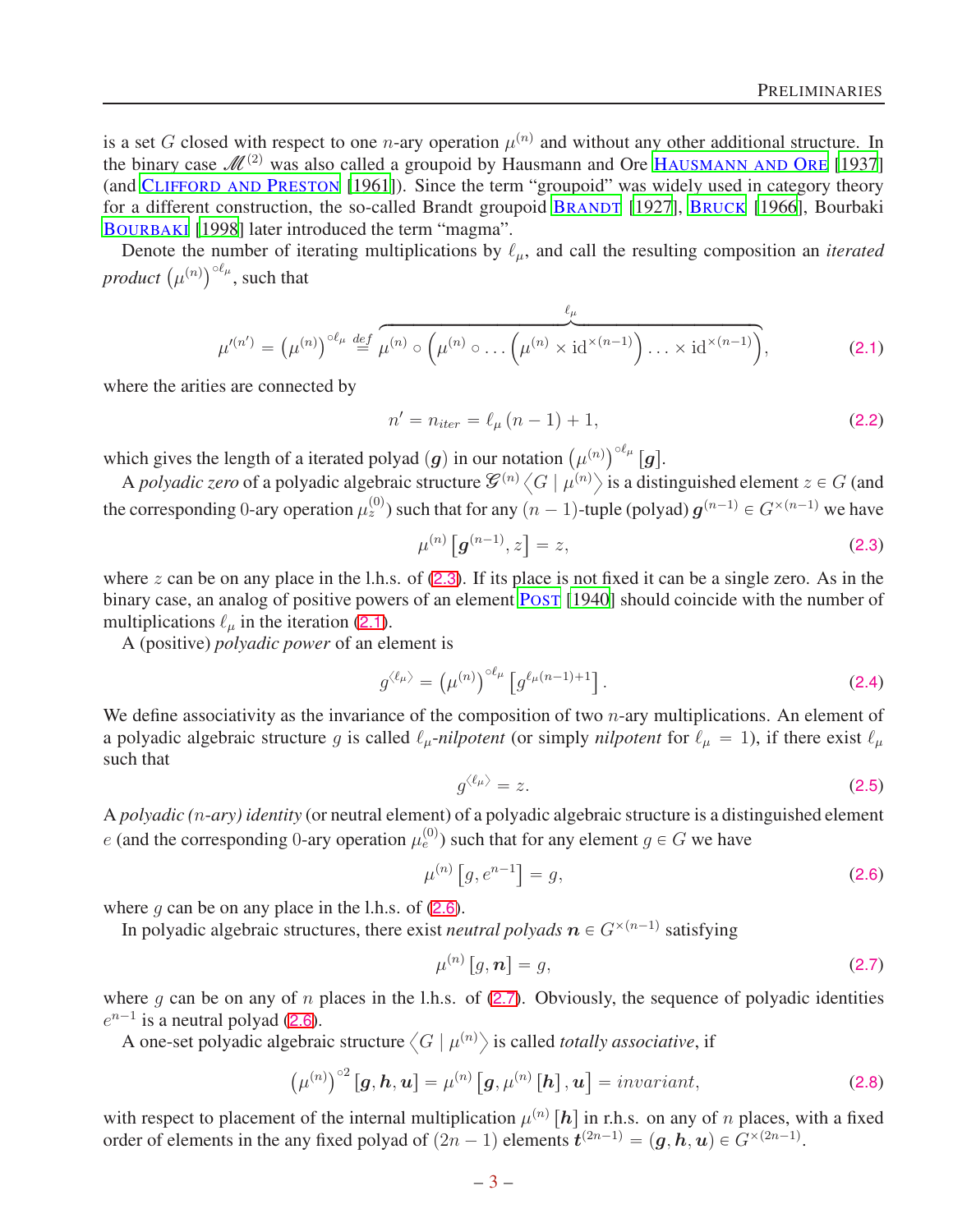A *polyadic semigroup*  $S^{(n)}$  is a one-set S one-operation  $\mu^{(n)}$  algebraic structure in which the *n*ary multiplication is associative,  $S^{(n)} = \langle S | \mu^{(n)} \rangle$  associativity ([2.8](#page-2-4))). A polyadic algebraic structure  $\mathcal{G}^{(n)} = \langle G | \mu^{(n)} \rangle$  is  $\sigma$ -*commutative*, if  $\mu^{(n)} = \mu^{(n)} \circ \sigma$ , or

<span id="page-3-0"></span>
$$
\mu^{(n)}\left[\mathbf{g}\right] = \mu^{(n)}\left[\sigma \circ \mathbf{g}\right], \quad \mathbf{g} \in G^{\times n},\tag{2.9}
$$

where  $\sigma \circ g = (g_{\sigma(1)}, \ldots, g_{\sigma(n)})$  is a permutated polyad and  $\sigma$  is a fixed element of  $S_n$ , the permutation group on *n* elements. If ([2.9](#page-3-0)) holds for all  $\sigma \in S_n$ , then a polyadic algebraic structure is *commutative*. A special type of the  $\sigma$ -commutativity

<span id="page-3-5"></span>
$$
\mu^{(n)}\left[g, \mathbf{t}^{(n-2)}, h\right] = \mu^{(n)}\left[h, \mathbf{t}^{(n-2)}, g\right],\tag{2.10}
$$

where  $t^{(n-2)} \in G^{\times (n-2)}$  is any fixed  $(n-2)$ -polyad, is called *semicommutativity*. If an n-ary semigroup  $S^{(n)}$  is iterated from a commutative binary semigroup with identity, then  $S^{(n)}$  is semicommutative. A polyadic algebraic structure is called (uniquely) *i-solvable*, if for all polyads  $t$ ,  $u$  and element  $h$ , one can (uniquely) resolve the equation (with respect to  $h$ ) for the fundamental operation

<span id="page-3-1"></span>
$$
\mu^{(n)}\left[\mathbf{u},h,\mathbf{t}\right]=g\tag{2.11}
$$

where h can be on any place, and  $u, t$  are polyads of the needed length.

A polyadic algebraic structure which is uniquely *i*-solvable for all places  $i = 1, \ldots, n$  is called a *n-ary* (or *polyadic*) *quasigroup*  $\mathcal{Q}^{(n)} = \langle Q | \mu^{(n)} |$  solvability). An associative polyadic quasigroup is called a *n-ary* (or *polyadic*) *group*. In an *n*-ary group  $\mathcal{G}^{(n)} = \langle G | \mu^{(n)} \rangle$  the only solution of ([2.11](#page-3-1)) is called a *querelement* of g and denoted by  $\bar{g}$  DÖRNTE [\[1929](#page-20-16)], such that

<span id="page-3-2"></span>
$$
\mu^{(n)}\left[\boldsymbol{h},\bar{g}\right] = g, \quad g,\bar{g} \in G,\tag{2.12}
$$

where  $\bar{q}$  can be on any place. Any idempotent q coincides with its querelement  $\bar{q} = q$ . The unique solvability relation ([2.12](#page-3-2)) in a *n*-ary group can be treated as a definition of the unary (multiplicative) *queroperation*

<span id="page-3-4"></span>
$$
\bar{\mu}^{(1)}\left[g\right] = \bar{g}.\tag{2.13}
$$

We observe from  $(2.12)$  $(2.12)$  $(2.12)$  and  $(2.7)$  $(2.7)$  $(2.7)$  that the polyad

<span id="page-3-7"></span>
$$
\boldsymbol{n}_g = \left(g^{n-2}\bar{g}\right) \tag{2.14}
$$

is neutral for any element of a polyadic group, where  $\bar{g}$  can be on any place. If this *i*-th place is important, then we write  $n_{g,i}$ . In a polyadic group the *Dörnte relations* DÖRNTE [\[1929](#page-20-16)]

<span id="page-3-3"></span>
$$
\mu^{(n)}[g, n_{h;i}] = \mu^{(n)}[n_{h;j}, g] = g \tag{2.15}
$$

hold true for any allowable i, j. In the case of a binary group the relations ([2.15](#page-3-3)) become  $g \cdot h \cdot h^{-1} =$  $h \cdot h^{-1} \cdot g = g.$ 

Using the queroperation ([2.13](#page-3-4)) one can give a *diagrammatic definition* of a polyadic group GLEICHGEWICHT AND GŁAZEK [1967]: an n-*ary group* is a one-set algebraic structure (universal algebra)

> <span id="page-3-6"></span> $\mathcal{G}^{(n)} = \left\langle G \mid \mu^{(n)}, \bar{\mu}^{(1)} \mid \text{associativity (2.8), Dörnte relations (2.15)} \right\rangle$  $\mathcal{G}^{(n)} = \left\langle G \mid \mu^{(n)}, \bar{\mu}^{(1)} \mid \text{associativity (2.8), Dörnte relations (2.15)} \right\rangle$  $\mathcal{G}^{(n)} = \left\langle G \mid \mu^{(n)}, \bar{\mu}^{(1)} \mid \text{associativity (2.8), Dörnte relations (2.15)} \right\rangle$  $\mathcal{G}^{(n)} = \left\langle G \mid \mu^{(n)}, \bar{\mu}^{(1)} \mid \text{associativity (2.8), Dörnte relations (2.15)} \right\rangle$  $\mathcal{G}^{(n)} = \left\langle G \mid \mu^{(n)}, \bar{\mu}^{(1)} \mid \text{associativity (2.8), Dörnte relations (2.15)} \right\rangle$  $(2.16)$

where  $\mu^{(n)}$  is a *n*-ary associative multiplication and  $\bar{\mu}^{(1)}$  is the queroperation ([2.13](#page-3-4)).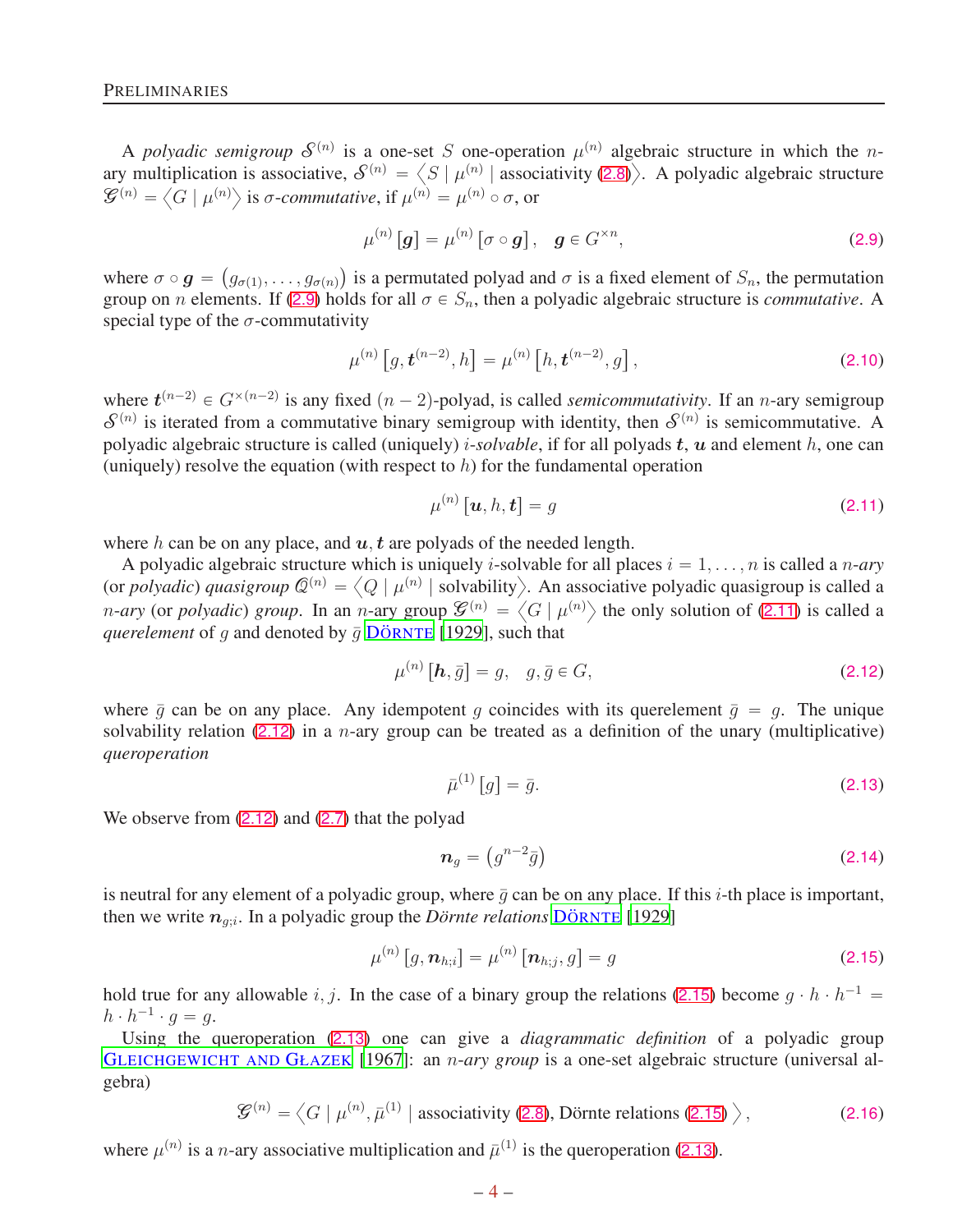$(3.1)$ 

#### 3. POLYADIC PRODUCTS OF SEMIGROUPS AND GROUPS

<span id="page-4-0"></span>We start from the standard external direct product construction for semigroups. Then we show that consistent "polyadization" of the semigroup direct product, which preserves associativity, can lead to additional properties:

1) The arities of the polyadic direct product and power can differ from that of the initial semigroups.

## 2) The components of the polyadic power can contain elements from different multipliers. (3.2)

We use here a vector-like notation for clarity and convenience in passing to higher arity generalizations. Begin from the direct product of two (binary) semigroups  $\mathcal{G}_{1,2} \equiv \mathcal{G}_{1,2}^{(2)} =$  $\Big\langle G_{1,2} \mid \mu_{1,2}^{(2)} \equiv (\cdot_{1,2}) \mid assoc \Big\rangle,$ where  $G_{1,2}$  are underlying sets, while  $\mu_{1,2}^{(2)}$  $1,2$  are multiplications in  $\mathcal{G}_{1,2}$ . On the Cartesian product of the underlying sets  $G' = G_1 \times G_2$  we define a *direct product*  $\mathcal{G}_1 \times \mathcal{G}_2 = \mathcal{G}' = \langle G' | \mu^{(2)} \equiv (\bullet') \rangle$  of the semigroups  $\mathcal{G}_{1,2}$  by the componentwise multiplication of the doubles  $G = \begin{pmatrix} g_1 \\ g_2 \end{pmatrix}$  $\overline{g}_2$ ˙  $\in G_1 \times G_2$  (being the Kronecker product of doubles in our notation) , as

<span id="page-4-4"></span>
$$
\boldsymbol{G}^{(1)} \bullet' \boldsymbol{G}^{(2)} = \left(\begin{array}{c} g_1 \\ g_2 \end{array}\right)^{(1)} \bullet' \left(\begin{array}{c} g_1 \\ g_2 \end{array}\right)^{(2)} = \left(\begin{array}{c} g_1^{(1)} \cdot_1 g_1^{(2)} \\ g_2^{(1)} \cdot_2 g_2^{(2)} \end{array}\right), \tag{3.3}
$$

and in the "polyadic" notation

<span id="page-4-2"></span>
$$
\boldsymbol{\mu}'^{(2)}\left[\boldsymbol{G}^{(1)},\boldsymbol{G}^{(2)}\right] = \begin{pmatrix} \mu_1^{(2)}\left[g_1^{(1)},g_1^{(2)}\right] \\ \mu_2^{(2)}\left[g_2^{(1)},g_2^{(2)}\right] \end{pmatrix}.
$$
 (3.4)

Obviously, the associativity of  $\mu'^{(2)}$  follows immediately from that of  $\mu_{1,2}^{(2)}$  $_{1,2}^{(2)}$ , because of the component-wise multiplication in ([3.4](#page-4-2)). If  $\mathcal{G}_{1,2}$  are groups with the identities  $e_{1,2} \in G_{1,2}$ , then the identity of the direct product is the double  $E =$  $\left( \begin{array}{c} e_1 \\ e_2 \end{array} \right)$  $e_2$ ˙ , such that  $\mu'^{(2)}\left[{\bm E},{\bm G}\right]=\mu'^{(2)}\left[{\bm G},{\bm E}\right]={\bm G}\in{\bm {\mathcal G}}$ .

### <span id="page-4-1"></span>3.1. Full polyadic external product. The "polyadization" of ([3.4](#page-4-2)) is straightforward

**Definition 3.1.** An *n'*-ary *full direct product* semigroup  $\mathcal{G}'^{(n')} = \mathcal{G}_1^{(n)} \times \mathcal{G}_2^{(n)}$  $2^{(n)}$  consists of (two or k) *n*-ary semigroups (of the same arity  $n' = n$ )

<span id="page-4-3"></span>
$$
\boldsymbol{\mu}^{\prime(n)}\left[\boldsymbol{G}^{(1)},\boldsymbol{G}^{(2)},\ldots,\boldsymbol{G}^{(n)}\right]=\left(\begin{array}{c} \mu_1^{(n)}\left[g_1^{(1)},g_1^{(2)},\ldots,g_1^{(n)}\right] \\ \mu_2^{(n)}\left[g_2^{(1)},g_2^{(2)},\ldots,g_2^{(n)}\right] \end{array}\right),\tag{3.5}
$$

where the (total) polyadic associativity ([2.8](#page-2-4)) of  $\mu'^{(n')}$  is governed by those of the constituent semigroups  $\mathscr{G}_1^{(n)}$  $\mathcal{G}_1^{(n)}$  and  $\mathcal{G}_2^{(n)}$  $\mathscr{L}_2^{(n)}$  (or  $\mathscr{G}^{(n)}_1$  $\mathscr{G}_1^{(n)}\ldots\mathscr{G}_k^{(n)}$  $k_k^{(n)}$ ) and the componentwise construction ([3.5](#page-4-3)).

If  $\mathcal{G}_{1,2}^{(n)}$  =  $\left\langle G_{1,2} \mid \mu_{1,2}^{(n)} \right\rangle$  $\bar{n}_{1,2}^{(n)}, \bar{\mu}_{1,2}^{(1)}$ 1,2 are *n*-ary groups (where  $\bar{\mu}_{1,2}^{(1)}$  $_{1,2}^{(1)}$  are the unary multiplicative queroperations ([2.13](#page-3-4))), then the queroperation  $\bar{\mu}'^{(1)}$  of the full direct product group  $\mathcal{G}^{(n)}$ queroperations (2.13)), then the queroperation  $\bar{\mu}'^{(1)}$  of the full direct product group  $\mathcal{G}'^{(n')} = \langle G' \equiv G_1 \times G_2 | \mu'^{(n')} \cdot \bar{\mu}'^{(1)} \rangle$  ( $n' = n$ ) is defined componentwise as follows  $G' \equiv G_1 \times G_2 \mid \mu'^{(n')}$ ,  $\bar{\mu}'^{(1)} \rangle$   $(n' = n)$  is defined componentwise as follows

<span id="page-4-5"></span>
$$
\bar{G} \equiv \bar{\mu}'^{(1)} \left[ G \right] = \begin{pmatrix} \bar{\mu}_1^{(1)} \left[ g_1 \right] \\ \bar{\mu}_2^{(1)} \left[ g_2 \right] \end{pmatrix}, \quad \text{or} \quad \bar{G} = \begin{pmatrix} \bar{g}_1 \\ \bar{g}_2 \end{pmatrix}, \tag{3.6}
$$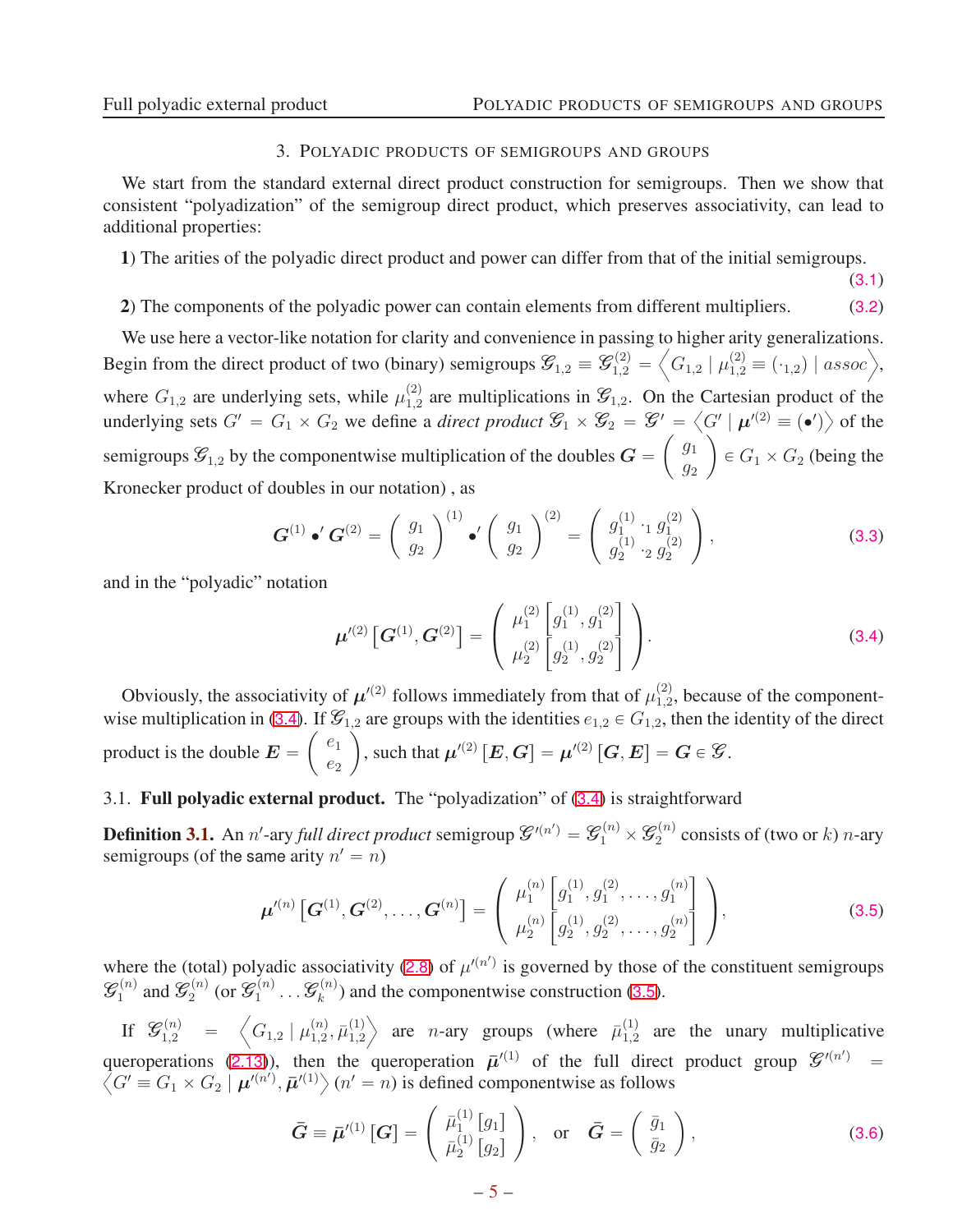which satisfies  $\mu'^{(n)}\left[G, G, \ldots, \bar{G}\right] = G$  with  $\bar{G}$  on any place (cf. ([2.12](#page-3-2))).

**Definition 3.2.** A full polyadic direct product  $\mathcal{G}^{(n)} = \mathcal{G}_1^{(n)} \times \mathcal{G}_2^{(n)}$  $e_2^{(n)}$  is called *derived*, if its constituents  $\mathscr{G}_1^{(n)}$  $\mathscr{G}_1^{(n)}$  and  $\mathscr{G}_2^{(n)}$  $\mu_2^{(n)}$  are derived, such that the operations  $\mu_{1,2}^{(n)}$  $\chi_{1,2}^{(n)}$  are compositions of the binary operations  $\mu_{1,2}^{(2)}$  $_{1,2}^{(2)}$ correspondingly.

In the derived case all the operations in  $(3.5)$  $(3.5)$  $(3.5)$  have the form (see  $(2.1)$  $(2.1)$  $(2.1)$ – $(2.2)$  $(2.2)$  $(2.2)$ )

<span id="page-5-1"></span>
$$
\mu_{1,2}^{(n)} = \left(\mu_{1,2}^{(2)}\right)^{\circ(n-1)}, \quad \mu^{(n)} = \left(\mu^{(2)}\right)^{\circ(n-1)}.
$$
\n(3.7)

The operations of the derived polyadic semigroup can be written as (cf. the binary direct product  $(3.3)–(3.4)$  $(3.3)–(3.4)$  $(3.3)–(3.4)$  $(3.3)–(3.4)$  $(3.3)–(3.4)$ 

$$
\boldsymbol{\mu}'^{(n)}\left[\boldsymbol{G}^{(1)},\boldsymbol{G}^{(2)},\ldots,\boldsymbol{G}^{(n)}\right]=\boldsymbol{G}^{(1)}\bullet'\boldsymbol{G}^{(2)}\bullet'\ldots\bullet'\boldsymbol{G}^{(n)}=\left(\begin{array}{c}g_1^{(1)}\cdot_1g_1^{(2)}\cdot_1\ldots\cdot_1g_1^{(n)}\\g_2^{(1)}\cdot_2g_2^{(2)}\cdot_2\ldots\cdot_2g_2^{(n)}\end{array}\right).
$$
(3.8)

We will be more interested in nonderived polyadic analogs of the direct product.

*Example* 3.3. Let us have two ternary groups: the unitless nonderived group  $\mathcal{G}_1^{(3)}$  =  $\Bigl\langle i{\mathbb R} \mid \mu_1^{(3)}$ 1  $\rangle$ , where  $i^2 = -1, \mu_1^{(3)}$ 1  $\int g_1^{(1)}$  $\binom{1}{1}, g_1^{(2)}$  $\binom{2}{1}, g_1^{(3)}$ 1  $= g_1^{(1)}$  $j_1^{(1)}g_1^{(2)}$  $j_1^{(2)}g_1^{(3)}$  $\mathbf{I}_1^{(3)}$  is a triple product in  $\mathbb{C}$ , the querelement is  $\bar{\mu}_1^{(1)}$  $_{1}^{(1)}[g_{1}]=1/g_{1},$ and  $\mathcal{G}_2^{(3)}$  =  $\left\langle \mathbb{R} \mid \mu_2^{(3)} \right\rangle$ 2  $\rangle$  with  $\mu_2^{(3)}$ 2  $\int g_2^{(1)}$  $\binom{1}{2}, g_2^{(2)}$  $\overset{(2)}{2},\overset{(3)}{g_2^{\left( 3 \right)}}$ 2  $\Big] = g_2^{(1)}$ 2  $\left( g_2^{(2)} \right)$ 2  $\bigg)^{-1} g_2^{(3)}$  $\bar{p}_2^{(3)}$ , the querelement  $\bar{p}_2^{(1)}$  $\binom{1}{2}$   $[g_2] = g_2.$ Then the ternary nonderived full direct product group becomes  $\mathcal{L}^{(3)} = \langle i\mathbb{R} \times \mathbb{R} | \mu^{(3)}, \bar{\mu}^{(1)} \rangle$ , where

$$
\boldsymbol{\mu}'^{(3)}\left[\boldsymbol{G}^{(1)},\boldsymbol{G}^{(2)},\boldsymbol{G}^{(3)}\right] = \begin{pmatrix} g_1^{(1)}g_1^{(2)}g_1^{(3)} \\ g_2^{(1)}\left(g_2^{(2)}\right)^{-1}g_2^{(3)} \end{pmatrix}, \quad \bar{\boldsymbol{G}} \equiv \bar{\boldsymbol{\mu}}'^{(1)}\left[\boldsymbol{G}\right] = \begin{pmatrix} 1/g_1 \\ g_2 \end{pmatrix}, \tag{3.9}
$$

which contains no identity, because  $\mathcal{G}_1^{(3)}$  $i_1^{(3)}$  is unitless and nonderived.

<span id="page-5-0"></span>3.2. Mixed arity iterated product. In the polyadic case, the following question arises, which cannot even be stated in the binary case: is it possible to build a version of the associative direct product such that it can be nonderived and have different arity than the constituent semigroup arities? The answer is yes, which leads to two arity changing constructions: componentwise and noncomponentwise.

- 1) *Iterated direct product*  $(\circledast)$ . In each of the constituent polyadic semigroups we use the iterating ([2.1](#page-2-1)) componentwise, but with different numbers of compositions, because the same number of compositions evidently leads to the iterated polyadic direct product. In this case the arity of the direct product is greater than or equal to the arities of the constituents  $n' \ge n_1, n_2$ .
- 2) *Hetero product* ( $\boxtimes$ ). The polyadic product of k copies of the same *n*-ary semigroup is constructed using the associativity quiver technique, which mixes ("entangles") elements from different multipliers, it is noncomponentwise (by analogy with heteromorphisms in D[UPLIJ](#page-20-11) [\[2018](#page-20-11)]), and so it can be called a *hetero product* or *hetero power* (for coinciding multipliers, i.e. constituent polyadic semigroups or groups). This gives the arity of the hetero product which is less than or equal to the arities of the equal multipliers  $n' \leq n$ .

In the first componentwise case 1), the constituent multiplications ([3.5](#page-4-3)) are composed from the lower arity ones in the componentwise way, but the initial arities of up and down components can be different (as opposed to the binary derived case ([3.7](#page-5-1)))

$$
\mu_1^{(n)} = \left(\mu_1^{(n_1)}\right)^{\circ \ell_{\mu 1}}, \quad \mu_2^{(n)} = \left(\mu_2^{(n_2)}\right)^{\circ \ell_{\mu 2}}, \quad 3 \le n_{1,2} \le n-1,
$$
\n(3.10)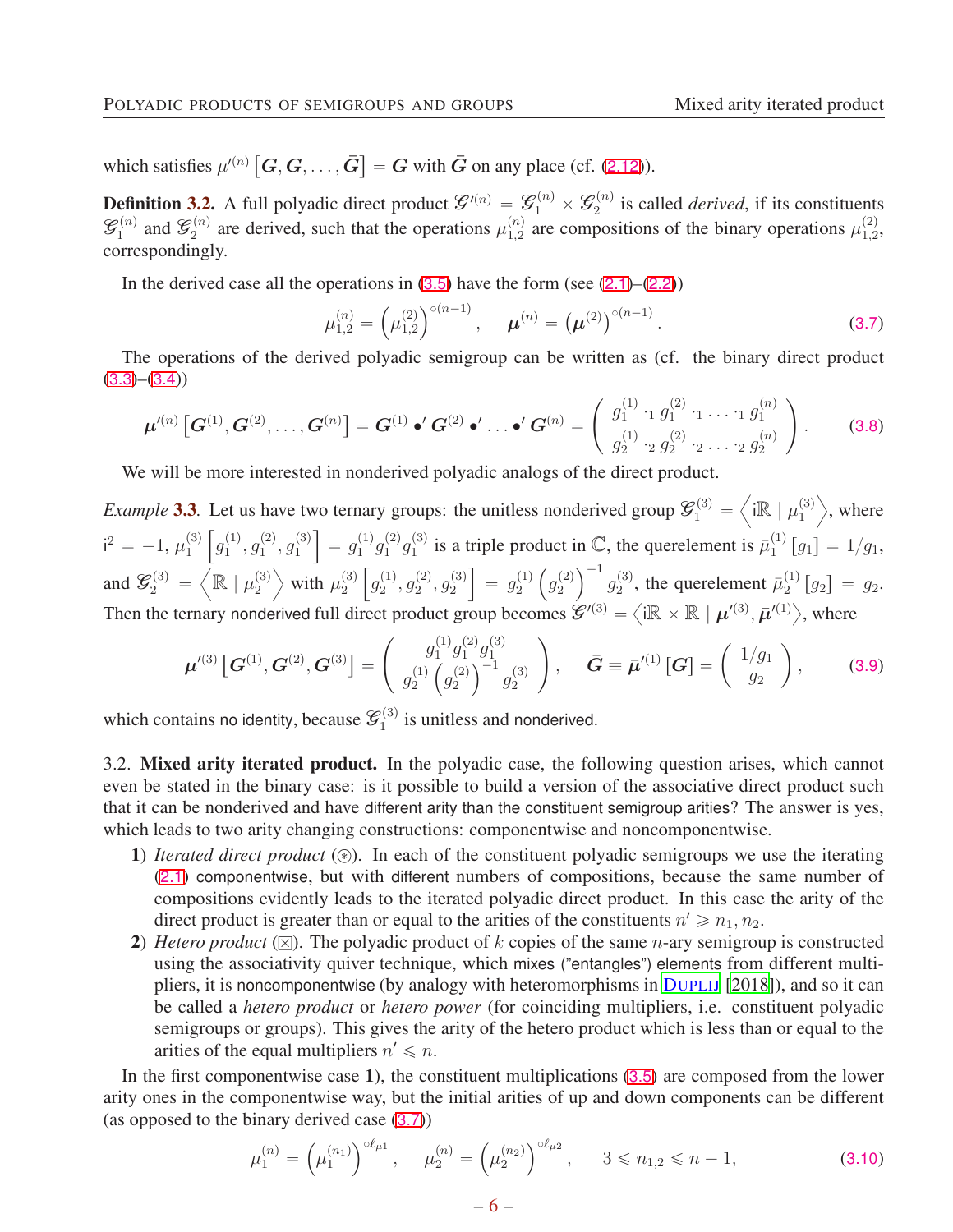where we exclude the limits: the derived case  $n_{1,2} = 2$  ([3.7](#page-5-1)) and the undecomposed case  $n_{1,2} = n$  ([3.5](#page-4-3)). Since the total size of the up and down polyads is the same and coincides with the arity of the double  $G$ multiplication n', using ([2.2](#page-2-5)) we obtain the *arity compatibility* relations

<span id="page-6-1"></span>
$$
n' = \ell_{\mu 1} (n_1 - 1) + 1 = \ell_{\mu 2} (n_2 - 1) + 1.
$$
 (3.11)

**Definition 3.4.** A *mixed arity polyadic iterated direct product* semigroup  $\mathcal{G}'^{(n')} = \mathcal{G}_1^{(n_1)} \circledast \mathcal{G}_2^{(n_2)}$  $2^{(n_2)}$  consists of (two) polyadic semigroups  $\mathcal{G}_1^{(n_1)}$  $\mathcal{E}_1^{(n_1)}$  and  $\mathcal{E}_2^{(n_2)}$  of the different arity shapes  $n_1$  and  $n_2$ 

$$
\boldsymbol{\mu}^{\prime (n')} \left[ \boldsymbol{G}^{(1)}, \boldsymbol{G}^{(2)}, \ldots, \boldsymbol{G}^{(n')} \right] = \left( \begin{array}{c} \left( \mu_1^{(n_1)} \right)^{\circ \ell_{\mu 1}} \left[ g_1^{(1)}, g_1^{(2)}, \ldots, g_1^{(n)} \right] \\ \left( \mu_2^{(n_2)} \right)^{\circ \ell_{\mu 2}} \left[ g_2^{(1)}, g_2^{(2)}, \ldots, g_2^{(n)} \right] \end{array} \right), \tag{3.12}
$$

and the arity compatibility relations ([3.11](#page-6-1)) hold.

Observe that it is not the case that any two polyadic semigroups can be composed in the mixed arity polyadic direct product.

**Assertion 3.5.** If the arity shapes of two polyadic semigroups  $\mathcal{G}_1^{(n_1)}$  $\mathscr{G}_1^{(n_1)}$  and  $\mathscr{G}_2^{(n_2)}$ 2 *satisfy the compatibility condition*

$$
a(n_1 - 1) = b(n_2 - 1) = c, \qquad a, b, c \in \mathbb{N},
$$
\n(3.13)

then they can form a mixed arity direct product  $\mathcal{G}'^{(n')}=\mathcal{G}^{(n_1)}_1\circledast\mathcal{G}^{(n_2)}_2$  $n_{2}^{(n_{2})}$ , where  $n' = c + 1$  ([3.11](#page-6-1)).

*Example* **3.6**. In the case of a 4-ary and 5-ary semigroups  $\mathcal{G}_1^{(4)}$  $\mathscr{G}_2^{(4)}$  and  $\mathscr{G}_2^{(5)}$  $t_2^{(5)}$  the direct product arity of  $\mathcal{G}'^{(n')}$ is "quantized"  $n' = 3\ell_{\mu 1} + 1 = 4\ell_{\mu 2} + 1$ , such that

$$
n' = 12k + 1 = 13, 25, 37, \dots,
$$
\n(3.14)

$$
\ell_{\mu 1} = 4k = 4, 8, 12, \dots,
$$
\n(3.15)

$$
\ell_{\mu 2} = 3k = 3, 6, 9, \dots, \quad k \in \mathbb{N}, \tag{3.16}
$$

and only the first mixed arity 13-ary direct product semigroup  $\mathcal{G}'^{(13)}$  is nonderived. If  $\mathcal{G}'^{(4)}_1$  $\mathscr{G}_2^{(4)}$  and  $\mathscr{G}_2^{(5)}$  $2^{(0)}$  are polyadic groups with the queroperations  $\bar{\mu}_1^{(1)}$  $\bar{u}_1^{(1)}$  and  $\bar{u}_2^{(1)}$  $2^{(1)}$  correspondingly, then the iterated direct  $\mathcal{G}'^{(n')}$  is a polyadic group with the queroperation  $\bar{\mu}'^{(1)}$  given in ([3.6](#page-4-5)).

In the same way one can consider the iterated direct product of any number of polyadic semigroups.

<span id="page-6-0"></span>3.3. Polyadic hetero product. In the second noncomponentwise case 2) we allow multiplying elements from different components, and therefore we should consider the Cartesian k-power of sets  $G' = G^{\times k}$ and endow the corresponding k-tuple with a polyadic operation in such a way that associativity of  $\mathcal{G}^{(n)}$ will govern the associativity of the product  $\mathcal{G}^{(n)}$ . In other words we construct a k-power of the polyadic semigroup  $\mathcal{G}^{(n)}$  such that the result  $\mathcal{G}'^{(n')}$  is an n'-ary semigroup.

The general structure of the hetero product formally coincides "reversely" with the main heteromor-phism equation D[UPLIJ](#page-20-11) [\[2018\]](#page-20-11). The additional parameter which determines the arity  $n'$  of the hetero power of the initial *n*-ary semigroup is the number of intact elements  $\ell_{\rm id}$ . Thus, we arrive at

**Definition 3.7.** The *hetero* (*"entangled"*) k-power of the *n*-ary semigroup  $\mathscr{G}^{(n)} = \langle G | \mu^{(n)} \rangle$  is the *n'*-ary semigroup defined on the k-th Cartesian power  $G' = G^{\times k}$ , such that  $\mathcal{G}'^{(n')} = \left\langle G' \mid \mu'^{(n')} \right\rangle$ ,

$$
\mathcal{G}^{\prime (n')} = \left(\mathcal{G}^{(n)}\right)^{\boxtimes k} \equiv \overbrace{\mathcal{G}^{(n)} \boxtimes \ldots \boxtimes \mathcal{G}^{(n)}}^{k},\tag{3.17}
$$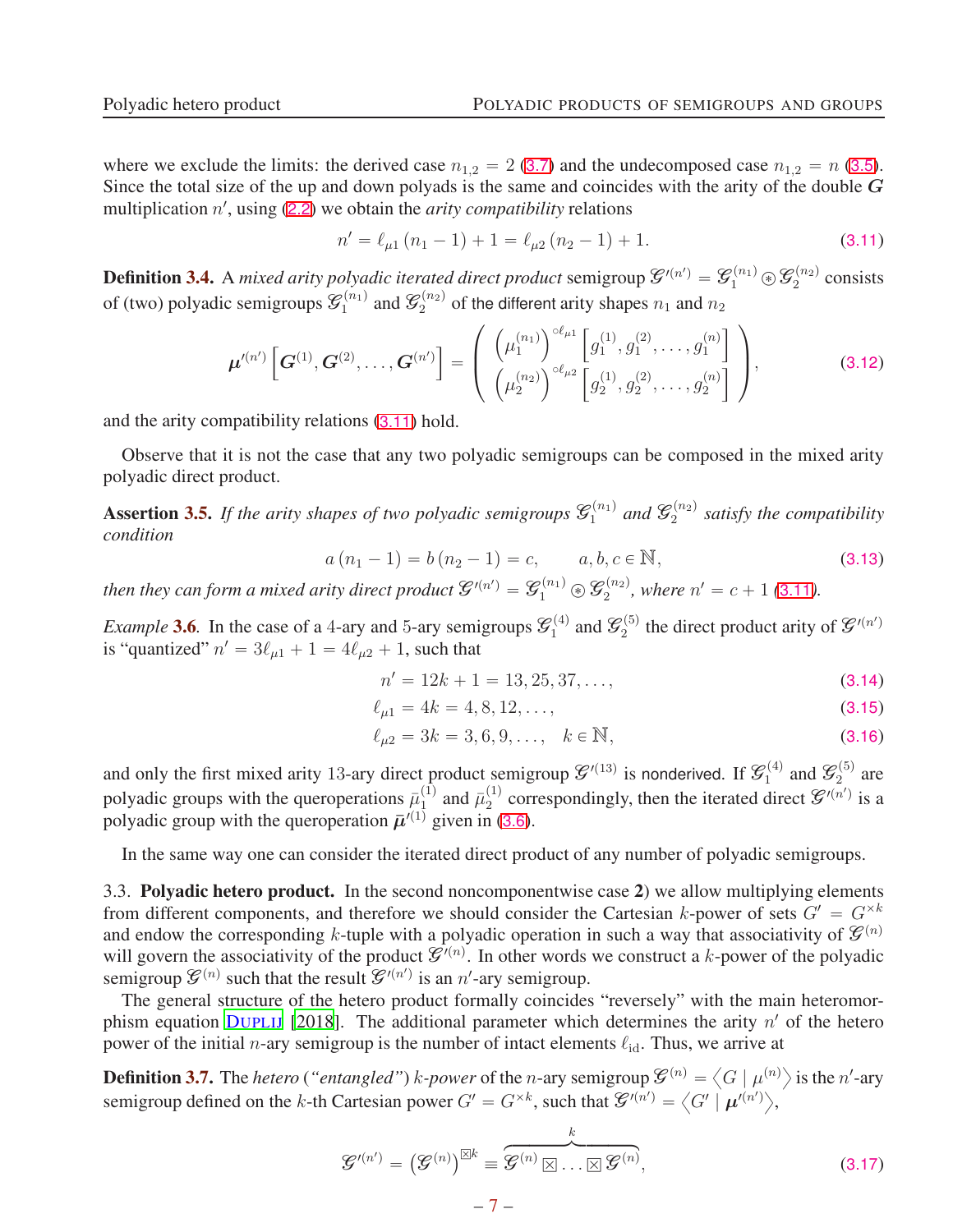|                | $k \mid \ell_\mu \mid \ell_{\mathrm{id}}$ |                | n/n'                                                  |
|----------------|-------------------------------------------|----------------|-------------------------------------------------------|
| $\overline{2}$ | $\mathbf{1}$                              | $\mathbf{1}$   | 3, 5,<br>7,<br>$n =$<br>$n' =$<br>2, 3,<br>4,         |
| 3              | $\mathbf{1}$                              | $\overline{2}$ | 4, 7, 10,<br>$n =$<br>2, 3, 4,<br>$n' =$              |
| 3              | $\overline{2}$                            | $\mathbf{1}$   | 4, 7, 10,<br>$n =$<br>$n' =$<br>3, 5, 7,              |
| 4              | $\mathbf{1}$                              | 3              | 5, 9,<br>13,<br>$n =$<br>2, 3, 4,<br>$n' =$           |
| 4              | $\sqrt{2}$                                | $\sqrt{2}$     | 3, 5,<br>7,<br>$n =$<br>2,<br>$n' =$<br>3,<br>4,      |
| 4              | 3                                         | $\mathbf{1}$   | 13,<br>9,<br>5,<br>$n =$<br>$n' =$<br>7,<br>4,<br>10, |

<span id="page-7-2"></span>TABLE 1. Hetero power "quantization".

and the *n'*-ary multiplication of *k*-tuples  $G^T = (g_1, g_2, \dots, g_k) \in G^{\times k}$  is given (informally) by

<span id="page-7-0"></span>
$$
\boldsymbol{\mu}^{\prime(n')} \left[ \begin{pmatrix} g_1 \\ \vdots \\ g_k \end{pmatrix}, \dots, \begin{pmatrix} g_{k(n'-1)} \\ \vdots \\ g_{kn'} \end{pmatrix} \right] = \begin{pmatrix} \mu^{(n)} \left[ g_1, \dots, g_n \right], \\ \mu^{(n)} \left[ g_{n(\ell_\mu - 1)}, \dots, g_{n\ell_\mu} \right] \\ g_{n\ell_\mu + 1}, \\ \vdots \\ g_{n\ell_\mu + \ell_{\mathrm{id}}} \end{pmatrix} \ell_{\mathrm{id}} \right), \quad g_i \in G, \quad (3.18)
$$

where  $\ell_{\rm id}$  is the number of *intact elements* in the r.h.s., and  $\ell_{\mu} = k - \ell_{\rm id}$  is the number of multiplications in the resulting k-tuple of the direct product. The hetero power parameters are connected by the *arity changing formula* D[UPLIJ](#page-20-11) [\[2018\]](#page-20-11)

<span id="page-7-1"></span>
$$
n' = n - \frac{n-1}{k} \ell_{\text{id}},\tag{3.19}
$$

with the integer  $\frac{n-1}{1}$  $\frac{-1}{k}$  $\ell_{\text{id}} \geq 1.$ 

The concrete placement of elements and multiplications in ([3.18](#page-7-0)) to obtain the associative  $\mu^{(n')}$  is governed by the associativity quiver technique D[UPLIJ](#page-20-11) [\[2018](#page-20-11)].

There exist important general numerical relations between the parameters of the twisted direct power  $n', n, k, \ell_{\text{id}}$ , which follow from ([3.18](#page-7-0))–([3.19](#page-7-1)). First, there are non-strict inequalities for them

$$
0 \leqslant \ell_{\text{id}} \leqslant k - 1,\tag{3.20}
$$

$$
\ell_{\mu} \leqslant k \leqslant (n-1)\,\ell_{\mu},\tag{3.21}
$$

$$
2 \leqslant n' \leqslant n. \tag{3.22}
$$

Second, the initial and final arities n and  $n'$  are not arbitrary, but "quantized" such that the fraction in ([3.19](#page-7-1)) has to be an integer (see TABLE [1\)](#page-7-2).

Assertion 3.8. The hetero power is not unique in both directions, if we do not fix the initial n and final n' *arities of*  $\mathcal{G}^{(n)}$  *and*  $\mathcal{G}^{\prime (n')}$ .

*Proof.* This follows from  $(3.18)$  $(3.18)$  $(3.18)$  and the hetero power "quantization" TABLE [1.](#page-7-2)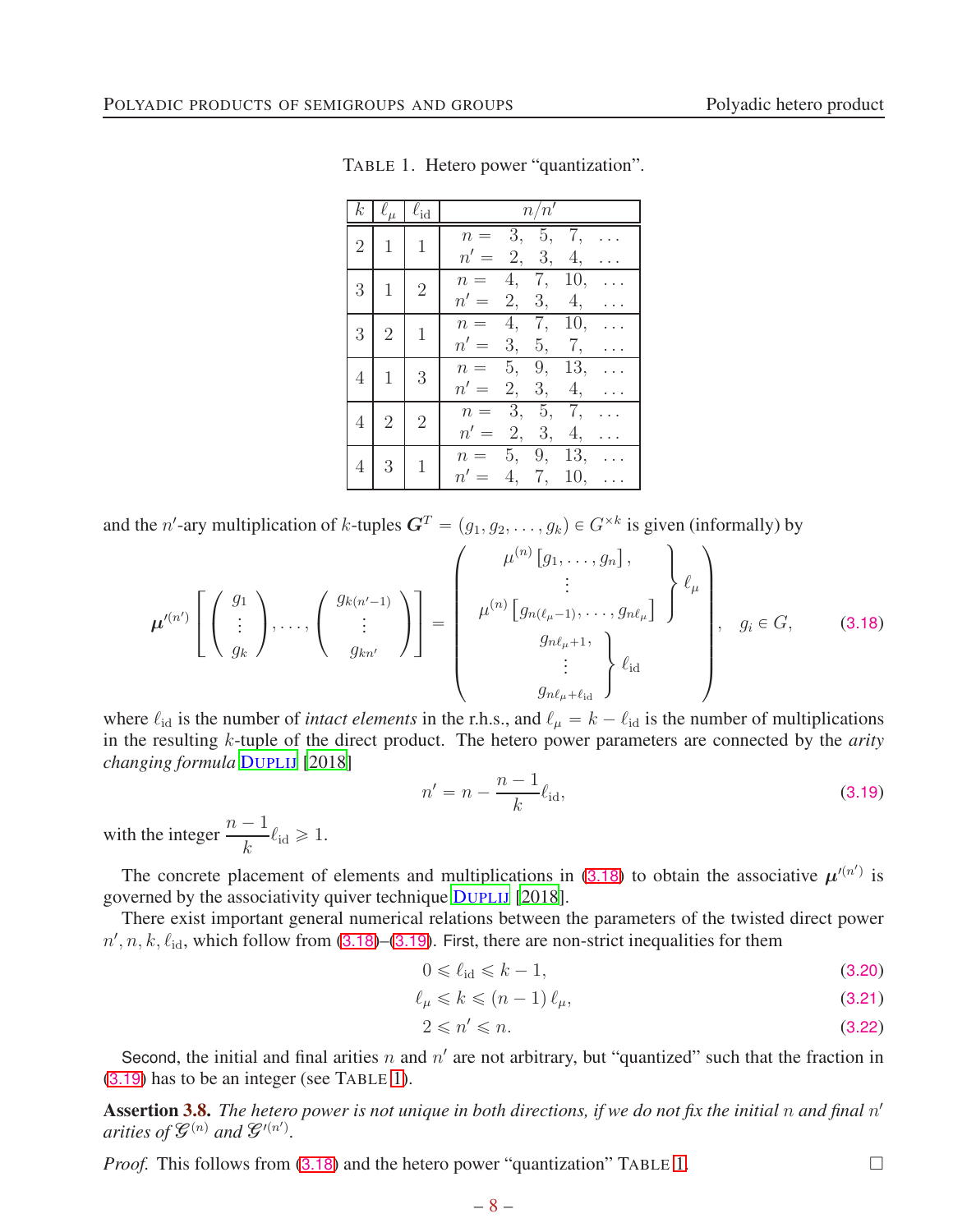The classification of the hetero powers consists of two limiting cases.

- 1) *Intactless power*: there are no intact elements  $\ell_{id} = 0$ . The arity of the hetero power reaches its maximum and coincides with the arity of the initial semigroup  $n' = n$  (see *Example* [3.12](#page-8-0)).
- 2) *Binary power*: the final semigroup is of lowest arity, i.e. binary  $n' = 2$ . The number of intact elements is (see *Example* [3.11](#page-8-1))

$$
\ell_{\rm id} = k \frac{n-2}{n-1}.
$$
\n(3.23)

*Example* 3.9. Consider the cubic power of a 4-ary semigroup  $\mathscr{L}'^{(3)} = (\mathscr{L}^{(4)})^{\boxtimes 3}$  with the identity e, then the ternary identity triple in  $\mathcal{G}'^{(3)}$  is  $\mathbf{E}^T = (e, e, e)$ , and therefore this cubic power is a ternary semigroup with identity.

**Proposition 3.10.** If the initial n-ary semigroup  $\mathcal{G}^{(n)}$  contains an identity, then the hetero power  $\mathcal{G}'^{(n')}$ **Proposition 3.10.** If the initial n-ary semigroup  $\mathcal{G}^{(n)}$  contains an identity, then the hetero power  $\mathcal{G}'^{(n')} = (\mathcal{G}^{(n)})^{\boxtimes k}$  can contain an identity in the intactless case and the Post-like quiver D[UPLIJ](#page-20-11) [201  $\hat{b}$ *inary power*  $k = 2$  *only the one-sided identity is possible.* 

Let us consider some concrete examples.

<span id="page-8-1"></span>*Example* 3.11. Let  $\mathcal{G}^{(3)} = \left\langle G \mid \mu^{(3)} \right\rangle$  be a ternary semigroup, then we can construct its power  $k = 2$ (square) of the doubles  $G =$  $\int g_1$  $\overline{g}_2$ ˙  $\in G \times G = G'$  in two ways to obtain the associative hetero power

$$
\boldsymbol{\mu}'^{(2)}\left[\mathbf{G}^{(1)},\mathbf{G}^{(2)}\right] = \begin{cases} \begin{pmatrix} \mu^{(3)}\left[g_1^{(1)},g_2^{(1)},g_1^{(2)}\right] \\ g_2^{(2)} \end{pmatrix}, & g_i^{(j)} \in G. \\ \begin{pmatrix} \mu^{(3)}\left[g_1^{(1)},g_2^{(2)},g_1^{(2)}\right] \\ g_2^{(1)} \end{pmatrix}, & g_i^{(j)} \in G. \end{cases}
$$
(3.24)

This means that the Cartesian square can be endowed with the associative multiplication  $\mu'^{(2)}$ , and therefore  $\mathscr{G}^{(2)} = \langle G' | \mu^{(2)} \rangle$  is a binary semigroup being the hetero product  $\mathscr{G}^{(2)} = \mathscr{G}^{(3)} \boxtimes \mathscr{G}^{(3)}$ . If  $\mathscr{G}^{(3)}$ has a ternary identity  $e \in G$ , then  $\mathcal{G}^{(2)}$  has only the left (right) identity  $E = \begin{pmatrix} e \\ e \end{pmatrix}$ e ˙  $\in G'$ , since  $\mu'^{(2)}[E, G] = G(\mu'^{(2)}[G, E] = G)$ , but not the right (left) identity. Thus,  $\mathcal{G}'^{(2)}$  can be a semigroup only, even if  $\mathcal{G}^{(3)}$  is a ternary group.

<span id="page-8-0"></span>*Example* 3.12. Take  $\mathcal{G}^{(3)} = \langle G | \mu^{(3)} \rangle$  a ternary semigroup, then the multiplication on the double  $G = \langle g_1 \rangle$  $\overline{g}_1$  $\overline{g_2}$ ˙  $\in G \times G = G'$  is ternary and noncomponentwise

$$
\boldsymbol{\mu}'^{(3)}\left[\boldsymbol{G}^{(1)},\boldsymbol{G}^{(2)},\boldsymbol{G}^{(3)}\right] = \begin{pmatrix} \mu^{(3)}\left[g_1^{(1)},g_2^{(2)},g_1^{(3)}\right] \\ \mu^{(3)}\left[g_2^{(1)},g_1^{(2)},g_2^{(3)}\right] \end{pmatrix}, \quad g_i^{(j)} \in G,
$$
\n(3.25)

and  $\mu'^{(3)}$  is associative (and described by the Post-like associative quiver D[UPLIJ](#page-20-11) [\[2018](#page-20-11)]), and therefore the cubic hetero power is the ternary semigroup  $\mathcal{G}'^{(3)} = \left\langle G \times G \mid \boldsymbol{\mu}^{(3)} \right\rangle$ , such that  $\mathcal{G}'^{(3)} = \mathcal{G}^{(3)} \boxtimes \mathcal{G}^{(3)}$ . In this case, as opposed to the previous example, the existence of a ternary identity in  $\mathcal{G}^{(3)}$  implies the ternary identity in the direct cube  $\mathcal{G}^{\prime(3)}$  by  $\mathbf{E} = \begin{pmatrix} e \\ e \end{pmatrix}$ e ). If  $\mathcal{G}^{(3)}$  is a ternary group with the unary queroperation  $\bar{\mu}^{(1)}$ , then the cubic hetero power  $\mathcal{G}'^{(3)}$  is also a ternary group of the special class D[UDEK](#page-20-17) [\[1990](#page-20-17)]: all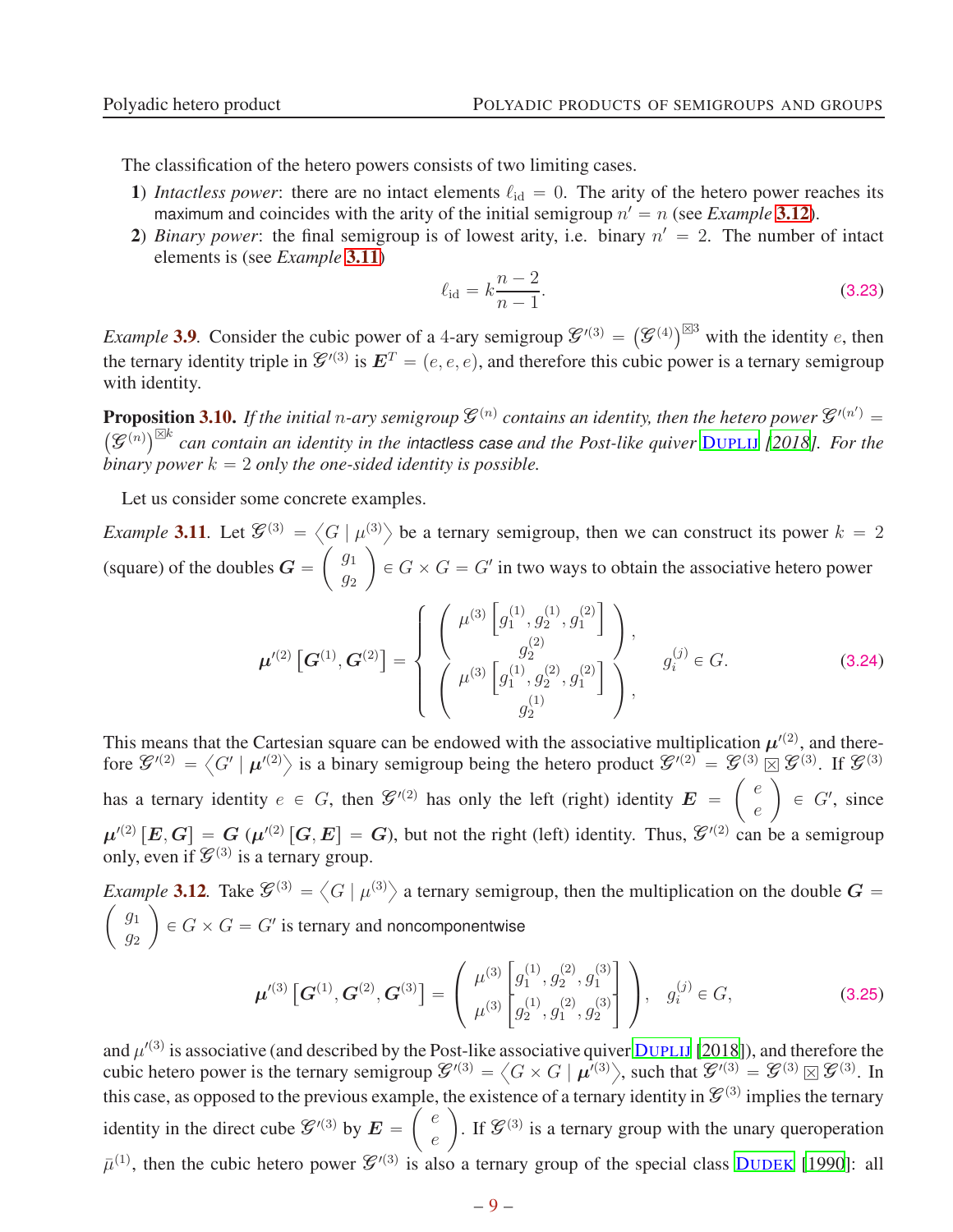querelements coincide (cf. ([3.6](#page-4-5))), such that  $\bar{G}^T = (g_{quer}, g_{quer})$ , where  $\bar{\mu}^{(1)}[g] = g_{quer}, \forall g \in G$ . This is because in ([2.12](#page-3-2)) the querelement can be on any place.

**Theorem 3.13.** If  $\mathcal{G}^{(n)}$  is an n-ary group, then the hetero k-power  $\mathcal{G}'^{(n')} = (\mathcal{G}^{(n)})^{\boxtimes k}$  can contain quer*operations in the intactless case only.*

**Corollary 3.14.** If the power multiplication ([3.18](#page-7-0)) contains no intact elements  $\ell_{id} = 0$  and does not change arity  $n' = n$ , a hetero power can be a polyadic group which has only one querelement.

Next we consider more complicated hetero power ("entangled") constructions with and without intact elements, as well as Post-like and non-Post associative quivers D[UPLIJ](#page-20-11) [\[2018](#page-20-11)].

*Example* 3.15. Let  $\mathcal{G}^{(4)} = \langle G | \mu^{(4)} \rangle$  be a 4-ary semigroup, then we can construct its 4-ary associative cubic hetero power  $\mathcal{G}'^{(4)} = \langle G' | \mu^{(4)} \rangle$  using the Post-like and non-Post associative quivers without intact elements. Taking in ([3.18](#page-7-0))  $n' = n$ ,  $k = 3$ ,  $\ell_{\text{id}} = 0$ , we get two possibilities for the multiplication of the triples  $G^T = (g_1, g_2, g_3) \in G \times G \times G = G'$ 

1) Post-like associative quiver. The multiplication of the hetero cubic power case takes the form

<span id="page-9-0"></span>
$$
\boldsymbol{\mu}'^{(4)}\left[\boldsymbol{G}^{(1)},\boldsymbol{G}^{(2)},\boldsymbol{G}^{(3)},\boldsymbol{G}^{(4)}\right] = \begin{pmatrix} \mu^{(4)}\left[g_1^{(1)},g_2^{(2)},g_3^{(3)},g_1^{(4)}\right] \\ \mu^{(4)}\left[g_2^{(1)},g_3^{(2)},g_1^{(3)},g_2^{(4)}\right] \\ \mu^{(4)}\left[g_3^{(1)},g_1^{(2)},g_2^{(3)},g_3^{(4)}\right] \end{pmatrix}, g_i^{(j)} \in G,
$$
\n(3.26)

and it can be shown that  $\mu'^{(4)}$  is totally associative, therefore  $\mathscr{G}'^{(4)} = \langle G' | \mu'^{(4)} \rangle$  is a 4-ary semigroup.

2) Non-Post associative quiver. The multiplication of the hetero cubic power differs from ([3.26](#page-9-0))

$$
\boldsymbol{\mu}'^{(4)}\left[\boldsymbol{G}^{(1)},\boldsymbol{G}^{(2)},\boldsymbol{G}^{(3)},\boldsymbol{G}^{(4)}\right] = \begin{pmatrix} \mu^{(4)}\left[g_1^{(1)},g_3^{(2)},g_2^{(3)},g_1^{(4)}\right] \\ \mu^{(4)}\left[g_2^{(1)},g_1^{(2)},g_3^{(3)},g_2^{(4)}\right] \\ \mu^{(4)}\left[g_3^{(1)},g_2^{(2)},g_1^{(3)},g_3^{(4)}\right] \end{pmatrix}, \quad g_i^{(j)} \in G,
$$
\n(3.27)

and it can be shown that  $\mu'^{(4)}$  is totally associative, therefore  $\mathscr{G}'^{(4)} = \langle G' | \mu'^{(4)} \rangle$  is a 4-ary semigroup.

The following is valid for both the above cases. If  $\mathcal{G}^{(4)}$  has the 4-ary identity satisfying

<span id="page-9-1"></span>
$$
\mu^{(4)}\left[e, e, e, g\right] = \mu^{(4)}\left[e, e, g, e\right] = \mu^{(4)}\left[e, g, e, e\right] = \mu^{(4)}\left[g, e, e, e\right] = g, \quad \forall g \in G,\tag{3.28}
$$

then the hetero power  $\mathcal{G}^{\prime(4)}$  has the 4-ary identity

<span id="page-9-2"></span>
$$
\boldsymbol{E} = \begin{pmatrix} e \\ e \\ e \end{pmatrix}, \quad e \in G. \tag{3.29}
$$

In the case where  $\mathcal{G}^{(3)}$  is a ternary group with the unary queroperation  $\bar{\mu}^{(1)}$ , then the cubic hetero power  $\mathcal{G}'^{(4)}$  is also a ternary group with one querelement (cf. *Example* [3.12](#page-8-0))

$$
\bar{G} = \overline{\left(\begin{array}{c} g_1 \\ g_2 \\ g_3 \end{array}\right)} = \left(\begin{array}{c} g_{quer} \\ g_{quer} \\ g_{quer} \end{array}\right), \quad g_{quer} \in G, \quad g_i \in G,
$$
\n(3.30)

where  $g_{quer} = \bar{\mu}^{(1)}[g], \forall g \in G$ .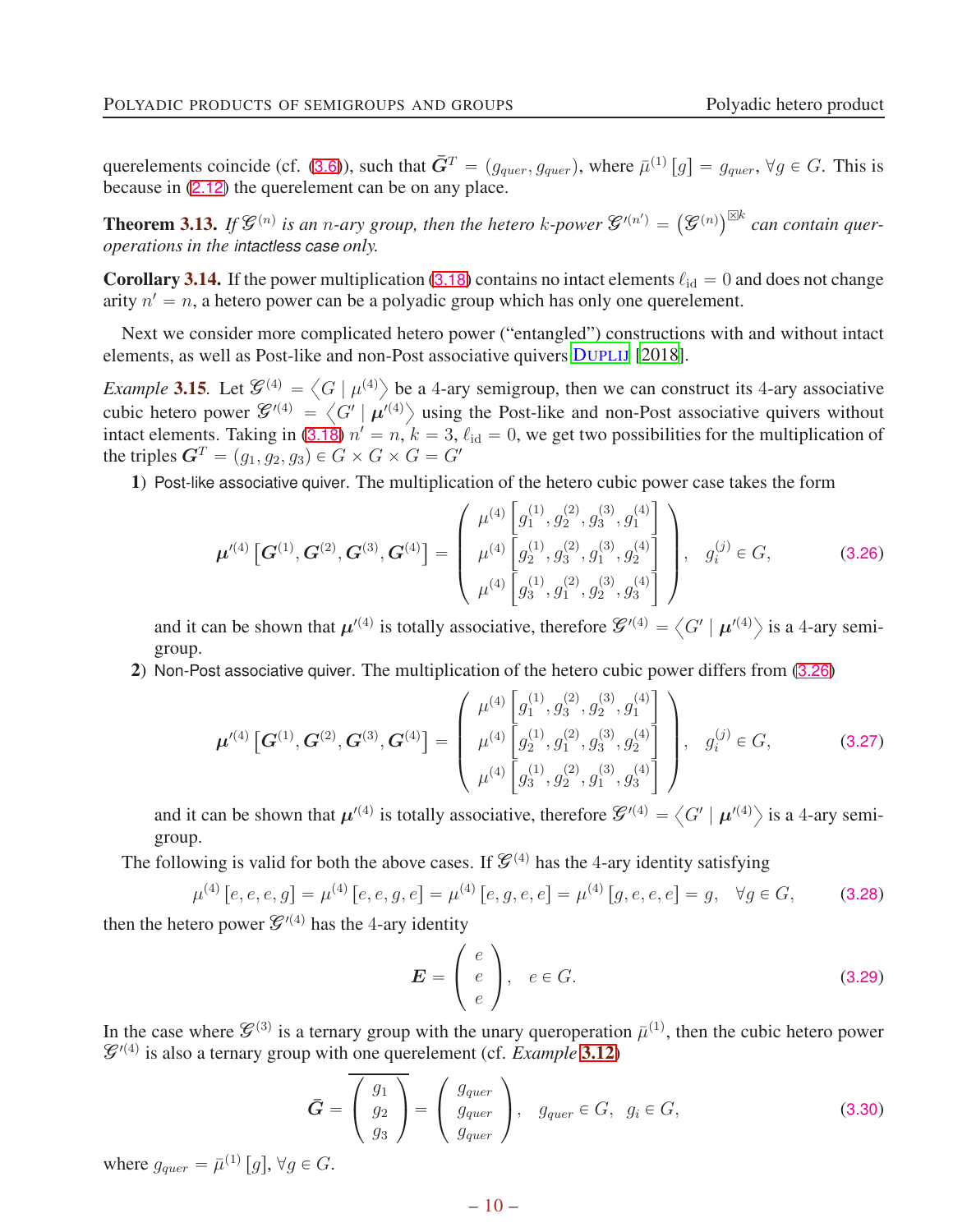A more nontrivial example is a cubic hetero power which has different arity to the initial semigroup.

*Example* 3.16. Let  $\mathcal{G}^{(4)} = \langle G | \mu^{(4)} \rangle$  be a 4-ary semigroup, then we can construct its ternary associative cubic hetero power  $\mathcal{G}^{\prime}(3) = \left\langle G' \mid \mu^{\prime}(3) \right\rangle$  using the associative quivers with one intact element and two multiplications D[UPLIJ](#page-20-11) [\[2018](#page-20-11)]. Taking in ([3.18](#page-7-0)) the parameters  $n' = 3$ ,  $n = 4$ ,  $k = 3$ ,  $\ell_{\text{id}} = 1$  (see third line of TABLE [1\)](#page-7-2), we get for the ternary multiplication  $\mu^{(3)}$  for the triples  $G^T = (g_1, g_2, g_3) \in$  $G \times G \times G = G'$  of the hetero cubic power case the form

$$
\boldsymbol{\mu}'^{(3)}\left[\boldsymbol{G}^{(1)},\boldsymbol{G}^{(2)},\boldsymbol{G}^{(3)}\right] = \begin{pmatrix} \mu^{(4)}\left[g_1^{(1)},g_2^{(2)},g_3^{(3)},g_1^{(3)}\right] \\ \mu^{(4)}\left[g_2^{(1)},g_3^{(2)},g_1^{(2)},g_2^{(3)}\right] \\ g_3^{(1)} \end{pmatrix}, \quad g_i^{(j)} \in G,
$$
\n(3.31)

which is totally associative, and therefore the hetero cubic power of 4-ary semigroup  $\mathcal{G}^{(4)} = \left\langle G \mid \mu^{(4)} \right\rangle$  is a ternary semigroup  $\mathcal{G}^{\prime(3)} = \left\langle G' \mid \boldsymbol{\mu}^{\prime(3)} \right\rangle$ , such that  $\mathcal{G}^{\prime(3)} = \left( \mathcal{G}^{(4)} \right)^{\boxtimes 3}$ . If the initial 4-ary semigroup  $\mathcal{G}^{(4)}$ has the identity satisfying ([3.28](#page-9-1)), then the ternary hetero power  $\mathcal{L}^{1(3)}$  has only the right ternary identity ([3.29](#page-9-2)) satisfying one relation

$$
\boldsymbol{\mu}^{\prime(3)}\left[\boldsymbol{G},\boldsymbol{E},\boldsymbol{E}\right]=\boldsymbol{G},\quad\forall\boldsymbol{G}\in G^{\times 3},\tag{3.32}
$$

and therefore  $\mathcal{G}'^{(3)}$  is a ternary semigroup with a right identity. If  $\mathcal{G}^{(4)}$  is a 4-ary group with the queroperation  $\bar{\mu}^{(1)}$ , then the hetero power  $\mathcal{G}'^{(3)}$  can only be a ternary semigroup, because in  $\langle G' | \mu'^{(3)} \rangle$  we cannot define the standard queroperation P[OST](#page-20-12) [\[1940\]](#page-20-12).

## <span id="page-10-2"></span>4. POLYADIC PRODUCTS OF RINGS AND FIELDS

<span id="page-10-0"></span>Now we show that the thorough "polyadization" of operations can lead to some unexpected new properties of ring and field external direct products. Recall that in the binary case the external direct product of fields does not exist at all (see, e.g., L[AMBEK](#page-20-2) [\[1966\]](#page-20-2)). The main new peculiarities of the polyadic case are:

- 1) The arity shape of the external product ring and its constituent rings can be different.
- 2) The external product of polyadic fields can be a polyadic field.

<span id="page-10-1"></span>4.1. External direct product of binary rings. First, we recall the ordinary (binary) direct product of rings in notation which would be convenient to generalize to higher arity structures D[UPLIJ](#page-20-10) [\[2017](#page-20-10)]. Let us have two binary rings  $\mathscr{R}_{1,2} \equiv \mathscr{R}_{1,2}^{(2,2)}$  =  $\left\langle R_{1,2} \mid \nu_{1,2}^{(2)} \equiv (+_{1,2}), \mu_{1,2}^{(2)} \equiv (-_{1,2}) \right\rangle$  $\Big\rangle$ , where  $R_{1,2}$  are underlying sets, while  $\nu_{1,2}^{(2)}$  $\frac{(2)}{1,2}$  and  $\mu_{1,2}^{(2)}$  $1,2$  are additions and multiplications (satisfying distributivity) in  $\mathscr{R}_{1,2}$ , correspondingly. On the Cartesian product of the underlying sets  $R' = R_1 \times R_2$  one defines the *external direct product ring*  $\mathcal{R}_1 \times \mathcal{R}_2 = \mathcal{R}' = \langle R' | \nu'^{(2)} \equiv (+') , \mu^{(2)} \equiv (\bullet') \rangle$  by the componentwise operations (addition and multiplication) on the doubles  $X =$  $\int x_1$  $\overline{x_2}$ ˙  $\in R_1 \times R_2$  as follows

$$
\mathbf{X}^{(1)} + \mathbf{X}^{(2)} = \begin{pmatrix} x_1 \\ x_2 \end{pmatrix}^{(1)} + \left(\begin{pmatrix} x_1 \\ x_2 \end{pmatrix}^{(2)} \right) \equiv \begin{pmatrix} x_1^{(1)} \\ x_2^{(1)} \end{pmatrix} + \left(\begin{pmatrix} x_2^{(2)} \\ x_2^{(2)} \end{pmatrix} \right) = \begin{pmatrix} x_1^{(1)} + x_1^{(2)} \\ x_2^{(1)} + x_2^{(2)} \end{pmatrix}, \tag{4.1}
$$

<span id="page-10-3"></span>
$$
\boldsymbol{X}^{(1)} \bullet' \boldsymbol{X}^{(2)} = \left(\begin{array}{c} x_1 \\ x_2 \end{array}\right)^{(1)} \bullet' \left(\begin{array}{c} x_1 \\ x_2 \end{array}\right)^{(2)} = \left(\begin{array}{c} x_1^{(1)} \cdot_1 x_1^{(2)} \\ x_2^{(1)} \cdot_2 x_2^{(2)} \end{array}\right), \tag{4.2}
$$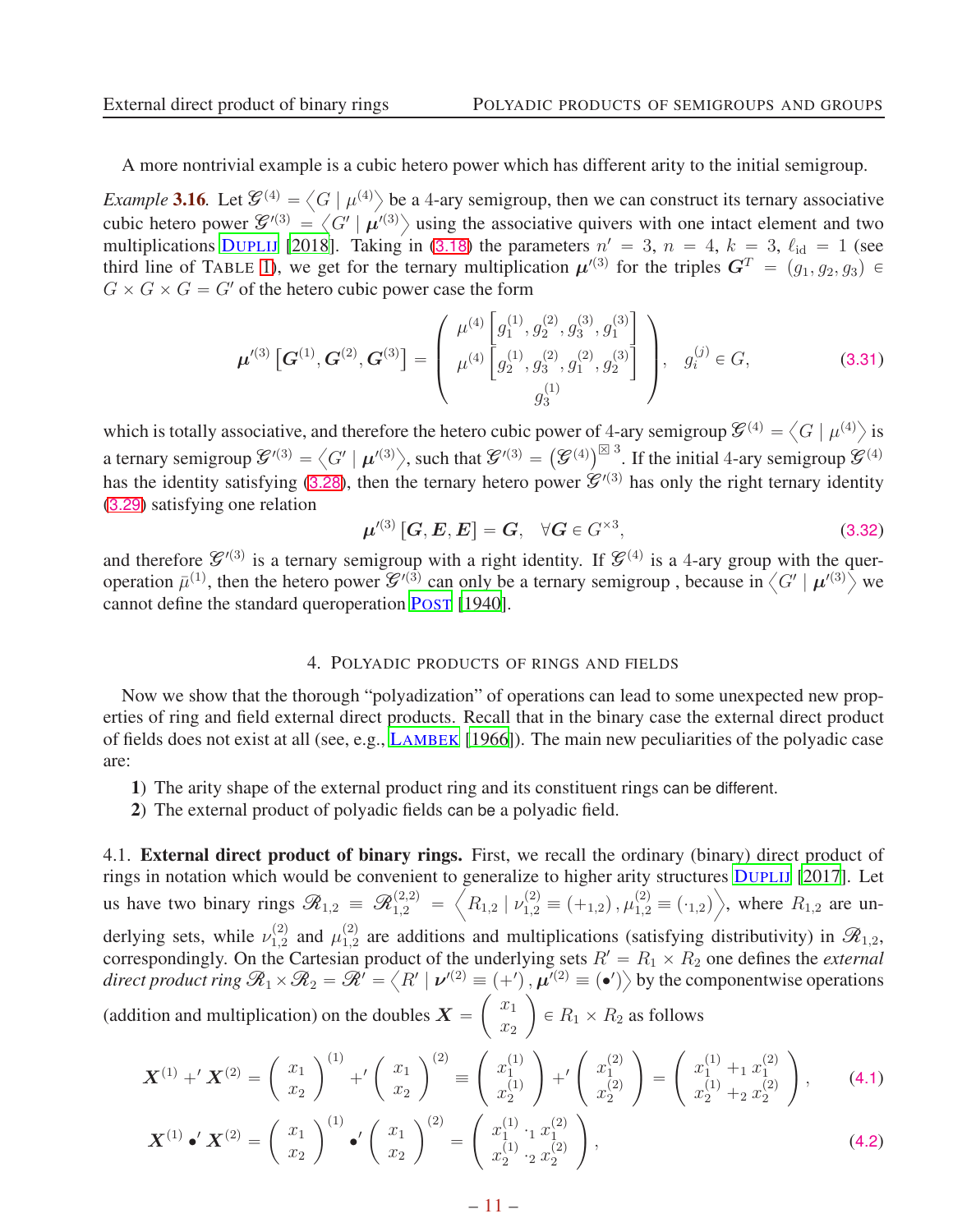or in the polyadic notation (with manifest operations)

<span id="page-11-1"></span>
$$
\boldsymbol{\nu}^{\prime\left(2\right)}\left[\boldsymbol{X}^{\left(1\right)},\boldsymbol{X}^{\left(2\right)}\right]=\left(\begin{array}{c} \nu_{1}^{\left(2\right)}\left[x_{1}^{\left(1\right)},x_{1}^{\left(2\right)}\right] \\ \nu_{2}^{\left(2\right)}\left[x_{2}^{\left(1\right)},x_{2}^{\left(2\right)}\right] \end{array}\right),\tag{4.3}
$$

<span id="page-11-2"></span>
$$
\boldsymbol{\mu}'^{(2)}\left[\boldsymbol{X}^{(1)},\boldsymbol{X}^{(2)}\right]=\left(\begin{array}{c} \mu_1^{(2)}\left[x_1^{(1)},x_1^{(2)}\right] \\ \mu_2^{(2)}\left[x_2^{(1)},x_2^{(2)}\right] \end{array}\right).
$$
(4.4)

The associativity and distributivity of the binary direct product operations  $\nu'^{(2)}$  and  $\mu'^{(2)}$  are obviously governed by those of the constituent binary rings  $\mathcal{R}_1$  and  $\mathcal{R}_2$ , because of the componentwise construction on the r.h.s. of ([4.3](#page-11-1))–([4.4](#page-11-2)). In the polyadic case, the construction of the direct product is not so straightforward and can have additional unusual peculiarities.

<span id="page-11-0"></span>4.2. Polyadic rings. Here we recall definitions of polyadic rings C[UPONA](#page-20-18) [\[1965\]](#page-20-18), C[ROMBEZ](#page-20-19) [\[1972](#page-20-19)], LEESON AND BUTSON [1980] in our notation D[UPLIJ](#page-20-10) [\[2017](#page-20-10), [2018](#page-20-11)]. Consider a polyadic structure  $\langle R | \mu^{(n)}, \nu^{(m)} \rangle$  with two operations on the same set R: the m-ary addition  $\nu^{(m)} : R^{\times m} \to R$  and the *n*-ary multiplication  $\mu^{(n)} : R^{\times n} \to R$ . The "interaction" between operations can be defined using the polyadic analog of distributivity.

**Definition 4.1.** The *polyadic distributivity* for  $\mu^{(n)}$  and  $\nu^{(m)}$  consists of n relations

$$
\mu^{(n)}\left[\nu^{(m)}\left[x_1,\ldots x_m\right], y_2, y_3, \ldots y_n\right] \n= \nu^{(m)}\left[\mu^{(n)}\left[x_1, y_2, y_3, \ldots y_n\right], \mu^{(n)}\left[x_2, y_2, y_3, \ldots y_n\right], \ldots \mu^{(n)}\left[x_m, y_2, y_3, \ldots y_n\right]\right]
$$
\n(4.5)

$$
\mu^{(n)}\left[y_1, \nu^{(m)}\left[x_1, \ldots x_m\right], y_3, \ldots y_n\right] \tag{2.5}
$$

$$
= \nu^{(m)} \left[ \mu^{(n)} \left[ y_1, x_1, y_3, \dots y_n \right], \mu^{(n)} \left[ y_1, x_2, y_3, \dots y_n \right], \dots \mu^{(n)} \left[ y_1, x_m, y_3, \dots y_n \right] \right] \tag{4.6}
$$

$$
\vdots \\
$$

$$
\mu^{(n)}\left[y_1, y_2, \dots y_{n-1}, \nu^{(m)}\left[x_1, \dots x_m\right]\right]
$$
  
=  $\nu^{(m)}\left[\mu^{(n)}\left[y_1, y_2, \dots y_{n-1}, x_1\right], \mu^{(n)}\left[y_1, y_2, \dots y_{n-1}, x_2\right], \dots \mu^{(n)}\left[y_1, y_2, \dots y_{n-1}, x_m\right]\right],$  (4.7)

where  $x_i, y_j \in R$ .

The operations  $\mu^{(n)}$  and  $\nu^{(m)}$  are totally *associative*, if (in the invariance definition D[UPLIJ](#page-20-10) [\[2017](#page-20-10), [2018](#page-20-11)])

<span id="page-11-3"></span>
$$
\nu^{(m)}\left[\boldsymbol{u},\nu^{(m)}\left[\boldsymbol{v}\right],\boldsymbol{w}\right]=invariant,\tag{4.8}
$$

<span id="page-11-4"></span>
$$
\mu^{(n)}\left[\boldsymbol{x},\mu^{(n)}\left[\boldsymbol{y}\right],\boldsymbol{t}\right] = invariant,\tag{4.9}
$$

where the internal products can be on any place, and  $y \in R^{\times n}$ ,  $v \in R^{\times m}$ , and the polyads  $x, t, u, w$  are of the needed lengths. In this way both algebraic structures  $\langle R | \mu^{(n)} |$  assoc) and  $\langle R | \nu^{(m)} |$  assoc) are *polyadic semigroups*  $\mathcal{S}^{(n)}$  and  $\mathcal{S}^{(m)}$ .

**Definition 4.2.** A *polyadic*  $(m, n)$ -*ring*  $\mathcal{R}^{(m,n)}$  is a set R with two operations  $\mu^{(n)} : R^{\times n} \to R$  and  $\nu^{(m)}: R^{\times m} \to R$ , such that:

- 1) they are distributive  $(4.5)-(4.7)$  $(4.5)-(4.7)$  $(4.5)-(4.7)$  $(4.5)-(4.7)$  $(4.5)-(4.7)$ ;
- 2)  $\langle R | \mu^{(n)} |$  assoc $\rangle$  is a polyadic semigroup;
- 3)  $\langle R | \nu^{(m)} |$  assoc, comm, solv $\rangle$  is a commutative polyadic group.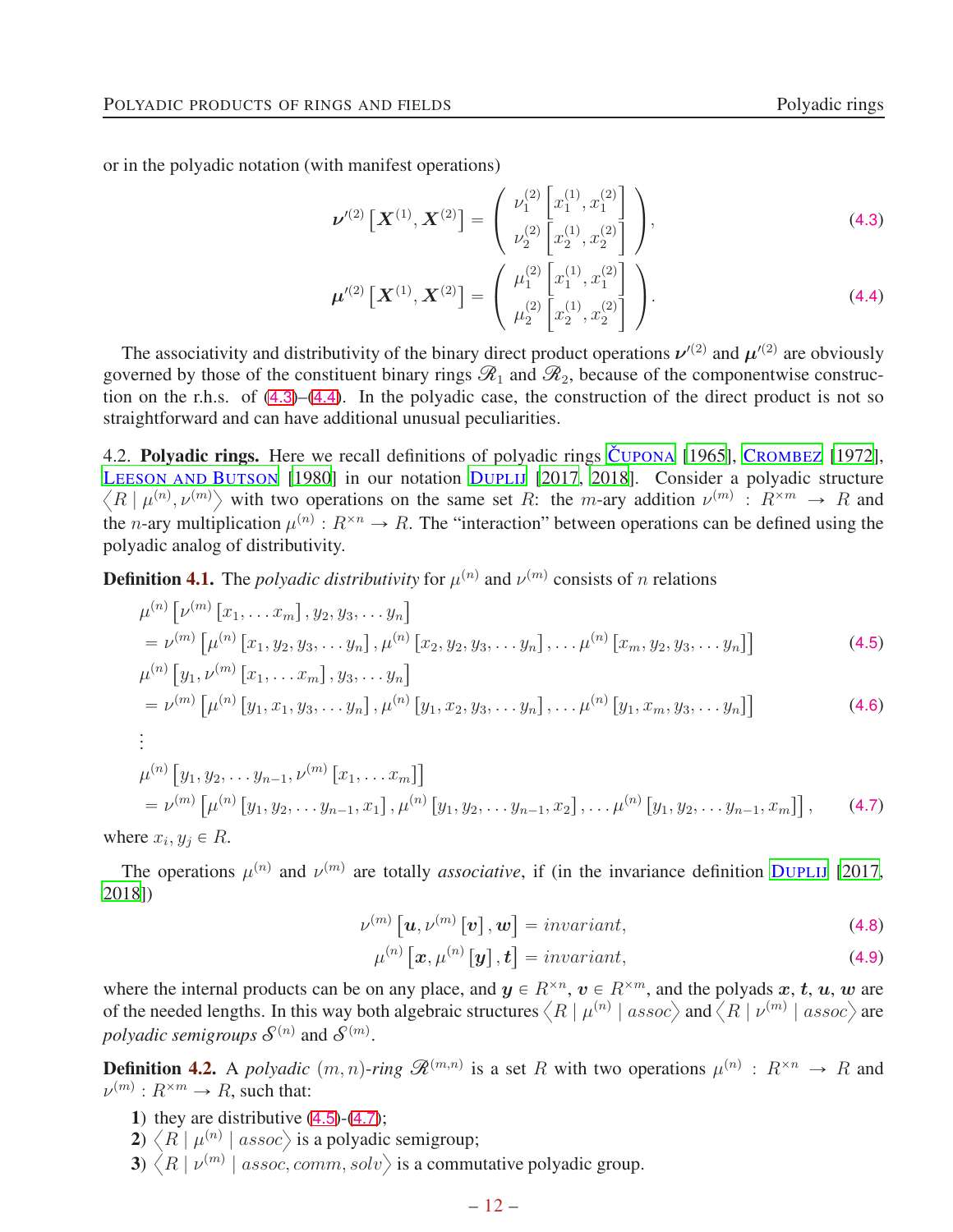In case the multiplicative semigroup  $\langle R | \mu^{(n)} |$  assoc) of  $\mathcal{R}^{(m,n)}$  is commutative,  $\mu^{(n)}[x]$  =  $\mu^{(n)}$  [ $\sigma \circ \mathbf{x}$ ], for all  $\sigma \in S_n$ , then  $\mathscr{R}^{(m,n)}$  is called a *commutative polyadic ring*, and if it contains the identity, then  $\mathcal{R}^{(m,n)}$  is a  $(m, n)$ -semiring. A polyadic ring  $\mathcal{R}^{(m,n)}$  is called *derived*, if  $\nu^{(m)}$  and  $\mu^{(n)}$  are repetitions of the binary addition  $(+)$  and multiplication  $(·)$ , while  $\langle R | (+) \rangle$  and  $\langle R | (·) \rangle$  are commutative (binary) group and semigroup respectively.

<span id="page-12-0"></span>4.3. Full polyadic external direct product of  $(m, n)$ -rings. Let us consider the following task: for a given polyadic  $(m, n)$ -ring  $\mathscr{R}'^{(m,n)} = \langle R' | \nu'^{(m)}, \mu'^{(n)} \rangle$  to construct a product of all possible (in arity shape) constituent rings  $\mathcal{R}_1^{(m_1,n_1)}$  and  $\mathcal{R}_2^{(m_2,n_2)}$ . The first-hand "polyadization" of ([4.3](#page-11-1))–([4.4](#page-11-2)) leads to

**Definition 4.3.** A *full polyadic direct product ring*  $\mathcal{R}^{(m,n)} = \mathcal{R}_1^{(m,n)} \times \mathcal{R}_2^{(m,n)}$  consists of (two) polyadic rings of the same arity shape, such that

$$
\boldsymbol{\nu}^{\prime (m)}\left[\boldsymbol{X}^{(1)},\boldsymbol{X}^{(2)},\ldots,\boldsymbol{X}^{(m)}\right]=\left(\begin{array}{c} \nu_1^{(m)}\left[x_1^{(1)},x_1^{(2)},\ldots,x_1^{(m)}\right] \\ \nu_2^{(m)}\left[x_2^{(1)},x_2^{(2)},\ldots,x_2^{(m)}\right] \end{array}\right),\tag{4.10}
$$

<span id="page-12-2"></span><span id="page-12-1"></span>
$$
\boldsymbol{\mu}^{\prime (n)} \left[ \boldsymbol{X}^{(1)}, \boldsymbol{X}^{(2)}, \ldots, \boldsymbol{X}^{(n)} \right] = \begin{pmatrix} \mu_1^{(n)} \left[ x_1^{(1)}, x_1^{(2)}, \ldots, x_1^{(n)} \right] \\ \mu_2^{(n)} \left[ x_2^{(1)}, x_2^{(2)}, \ldots, x_2^{(n)} \right] \end{pmatrix}, \tag{4.11}
$$

where the polyadic associativity  $(2.8)$  $(2.8)$  $(2.8)$  and polyadic distributivity  $(4.5)$  $(4.5)$  $(4.5)$ – $(4.7)$  $(4.7)$  $(4.7)$  of the direct product operations  $\nu^{(m)}$  and  $\mu^{(n)}$  follow from those of the constituent rings and the componentwise operations in  $(4.10)$  $(4.10)$  $(4.10)$ – $(4.11)$  $(4.11)$  $(4.11)$ .

<span id="page-12-3"></span>*Example* **4.4**. Consider two  $(2, 3)$ -rings  $\mathcal{R}_1^{(2,3)}$  =  $\left\langle \left\{ \mathrm{i}x\right\} \,|\, \nu_{1}^{(2)} = (+) \,, \mu_{1}^{(3)} = (\cdot) \,, x \in \mathbb{Z}, \mathrm{i}^{2} = -1 \right\rangle$  and  $\mathscr{R}_2^{(2,3)}$  =  $\int \int \int 0$  a b 0 ˙\*  $| \nu_2^{(2)} = (+), \mu_2^{(3)} = (.)$ ,  $a, b \in \mathbb{Z}$ , where  $(+)$  and  $(.)$  are operations in  $\mathbb{Z}$ , then

their polyadic direct product on the doubles  $X^T =$  $\int$ ix,  $\int_{b}^{0} \frac{a}{b}$ b 0 ˙˙  $\in (i\mathbb{Z}, GL^{adiag}(2,\mathbb{Z}))$  is defined by

$$
\nu'^{(2)}\left[\mathbf{X}^{(1)}, \mathbf{X}^{(2)}\right] = \begin{pmatrix} ix^{(1)} + ix^{(2)} \\ 0 & a^{(1)} + a^{(2)} \\ b^{(1)} + b^{(2)} & 0 \end{pmatrix},
$$
(4.12)

$$
\boldsymbol{\mu}'^{(3)}\left[\boldsymbol{X}^{(1)},\boldsymbol{X}^{(2)},\boldsymbol{X}^{(3)}\right] = \begin{pmatrix} i x^{(1)} x^{(2)} x^{(3)} \\ 0 & a^{(1)} b^{(2)} a^{(3)} \\ b^{(1)} a^{(2)} b^{(3)} & 0 \end{pmatrix}.
$$
 (4.13)

The polyadic associativity and distributivity of the direct product operations  $\nu'^{(2)}$  and  $\mu'^{(3)}$  are evident, and therefore  $\mathcal{R}^{(2,3)} = \left\langle \left\{ \begin{pmatrix} i x, & 0 & a \\ i y & 0 & 0 \end{pmatrix} \right\} \right\rangle$ b 0 \\<sup>{</sup>  $| \nu'^{(2)}, \mu'^{(3)} \rangle$  is a  $(2, 3)$ -ring  $\mathscr{R}^{(2,3)} = \mathscr{R}^{(2,3)}_1 \times \mathscr{R}^{(2,3)}_2$ .

**Definition 4.5.** A polyadic direct product  $\mathcal{R}^{(m,n)}$  is called *derived*, if both constituent rings  $\mathcal{R}_1^{(m,n)}$  and  $\mathscr{R}_2^{(m,n)}$  are derived, such that the operations  $\nu_{1,2}^{(m)}$  $\mathcal{L}_{1,2}^{(m)}$  and  $\mu_{1,2}^{(n)}$  $\chi_{1,2}^{(n)}$  are compositions of the binary operations  $\nu_{1,2}^{(2)}$ 1,2 and  $\mu_{1,2}^{(2)}$  $_{1,2}^{(2)}$ , correspondingly.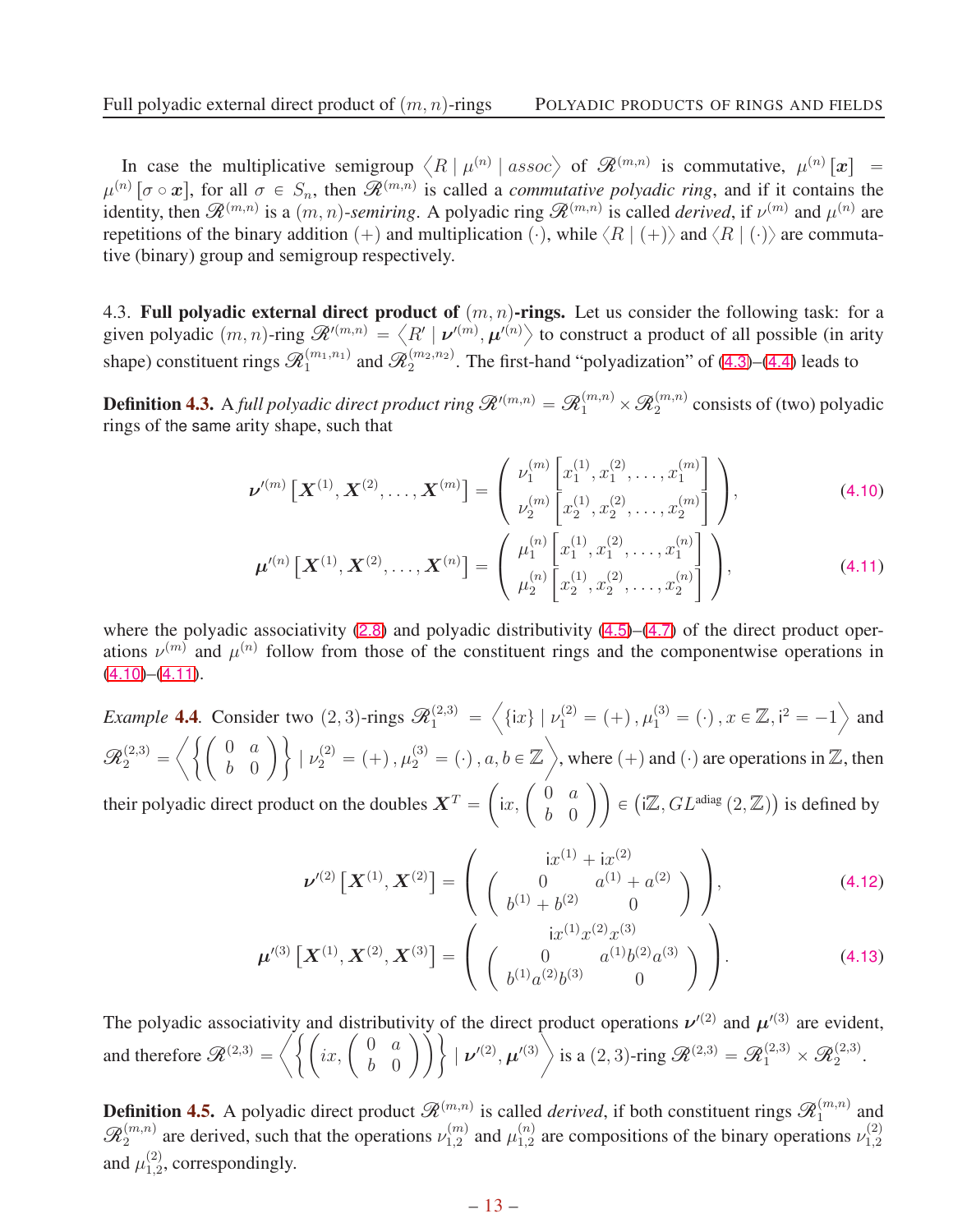So, in the derived case (see  $(2.1)$  $(2.1)$  $(2.1)$  all the operations in  $(4.10)$  $(4.10)$  $(4.10)$ – $(4.11)$  $(4.11)$  $(4.11)$  have the form (cf.  $(3.7)$  $(3.7)$  $(3.7)$ )

$$
\nu_{1,2}^{(m)} = \left(\nu_{1,2}^{(2)}\right)^{\circ(m-1)}, \quad \mu_{1,2}^{(n)} = \left(\nu_{1,2}^{(2)}\right)^{\circ(n-1)},\tag{4.14}
$$

<span id="page-13-6"></span><span id="page-13-5"></span><span id="page-13-2"></span><span id="page-13-1"></span>
$$
\nu^{(m)} = (\nu^{(2)})^{\circ (m-1)}, \quad \mu^{(n)} = (\nu^{(2)})^{\circ (n-1)}.
$$
\n(4.15)

Thus, the operations of the derived polyadic ring can be written as (cf. the binary direct product ([4.1](#page-10-2))–  $(4.2)$  $(4.2)$  $(4.2)$ 

$$
\nu'^{(m)}\left[\boldsymbol{X}^{(1)},\boldsymbol{X}^{(2)},\ldots,\boldsymbol{X}^{(m)}\right]=\left(\begin{array}{c}x_1^{(1)}+1\ x_1^{(2)}+1\ \ldots+1\ x_1^{(m)}\\x_2^{(1)}+2\ x_2^{(2)}+2\ \ldots+2\ x_2^{(m)}\end{array}\right),\tag{4.16}
$$

$$
\boldsymbol{\mu}^{\prime (n)}\left[\boldsymbol{X}^{(1)},\boldsymbol{X}^{(2)},\ldots,\boldsymbol{X}^{(n)}\right]=\left(\begin{array}{c}x_1^{(1)}\cdot_1 x_1^{(2)}\cdot_1\ldots\cdot_1 x_1^{(n)}\\x_2^{(1)}\cdot_2 x_2^{(2)}\cdot_2\ldots\cdot_2 x_2^{(n)}\end{array}\right),\tag{4.17}
$$

The external direct product  $(2, 3)$ -ring  $\mathcal{R}^{(2,3)}$  from *Example* [4.4](#page-12-3) is not derived, because both multiplications  $\mu_1^{(3)}$  $_1^{(3)}$  and  $\mu_2^{(3)}$  $_2^{(3)}$  there are nonderived.

<span id="page-13-0"></span>4.4. Mixed arity iterated product of  $(m, n)$ -rings. Recall, that some polyadic multiplications can be iterated, i. e. composed ([2.1](#page-2-1)) from those of lower arity ([2.2](#page-2-5)), also larger than 2, and so being nonderived, in general. The nontrivial "polyadization" of ([4.3](#page-11-1))–([4.4](#page-11-2)) can arise, when the composition of the separate (up and down) components in the r.h.s. of ([4.10](#page-12-1))–([4.11](#page-12-2)) will be different, and therefore the external product operations on the doubles  $X \in R_1 \times R_2$  cannot be presented in the iterated form ([2.1](#page-2-1)).

Let now the constituent operations in  $(4.10)$  $(4.10)$  $(4.10)$ – $(4.11)$  $(4.11)$  $(4.11)$  be composed from lower arity corresponding operations, but in different ways for the up and down components, such that

$$
\nu_1^{(m)} = \left(\nu_1^{(m_1)}\right)^{\circ \ell_{\nu 1}}, \quad \nu_2^{(m)} = \left(\nu_2^{(m_2)}\right)^{\circ \ell_{\nu 2}}, \quad 3 \leq m_{1,2} \leq m - 1,\tag{4.18}
$$

$$
\mu_1^{(n)} = \left(\mu_1^{(n_1)}\right)^{\circ \ell_{\mu 1}}, \quad \mu_2^{(n)} = \left(\mu_2^{(n_2)}\right)^{\circ \ell_{\mu 2}}, \quad 3 \le n_{1,2} \le n-1,
$$
\n(4.19)

where we exclude the limits: the derived case  $m_{1,2} = n_{1,2} = 2$  ([4.14](#page-13-1))–([4.15](#page-13-2)) and the uncomposed case  $m_{1,2} = m$ ,  $n_{1,2} = n$  ([4.10](#page-12-1))–([4.11](#page-12-2)). Since the total size of the up and down polyads is the same and coincides with the arities of the double addition m and multiplication n, using ([2.2](#page-2-5)) we obtain the *arity compatibility* relations

$$
m = \ell_{\nu 1} (m_1 - 1) + 1 = \ell_{\nu 2} (m_2 - 1) + 1,
$$
\n(4.20)

<span id="page-13-4"></span><span id="page-13-3"></span>
$$
n = \ell_{\mu 1} (n_1 - 1) + 1 = \ell_{\mu 2} (n_2 - 1) + 1.
$$
 (4.21)

<span id="page-13-7"></span>**Definition 4.6.** A *mixed arity polyadic direct product ring*  $\mathcal{R}^{(m,n)} = \mathcal{R}_1^{(m_1,n_1)} \circledast \mathcal{R}_2^{(m_2,n_2)}$  consists of two polyadic rings of the different arity shape, such that

$$
\nu^{(m)}\left[\boldsymbol{X}^{(1)},\boldsymbol{X}^{(2)},\ldots,\boldsymbol{X}^{(m)}\right]=\left(\begin{array}{c} \left(\nu_1^{(m_1)}\right)^{\circ\ell_{\nu 1}}\left[x_1^{(1)},x_1^{(2)},\ldots,x_1^{(m)}\right] \\ \left(\nu_2^{(m_2)}\right)^{\circ\ell_{\nu 2}}\left[x_2^{(1)},x_2^{(2)},\ldots,x_2^{(m)}\right] \end{array}\right),\tag{4.22}
$$

$$
\boldsymbol{\mu}^{\prime (n)} \left[ \boldsymbol{X}^{(1)}, \boldsymbol{X}^{(2)}, \ldots, \boldsymbol{X}^{(n)} \right] = \left( \begin{array}{c} \left( \mu_1^{(n_1)} \right)^{\circ \ell_{\mu_1}} \left[ x_1^{(1)}, x_1^{(2)}, \ldots, x_1^{(n)} \right] \\ \left( \mu_2^{(n_2)} \right)^{\circ \ell_{\mu_2}} \left[ x_2^{(1)}, x_2^{(2)}, \ldots, x_2^{(n)} \right] \end{array} \right), \tag{4.23}
$$

and the arity compatibility relations ([4.20](#page-13-3))–([4.21](#page-13-4)) hold valid.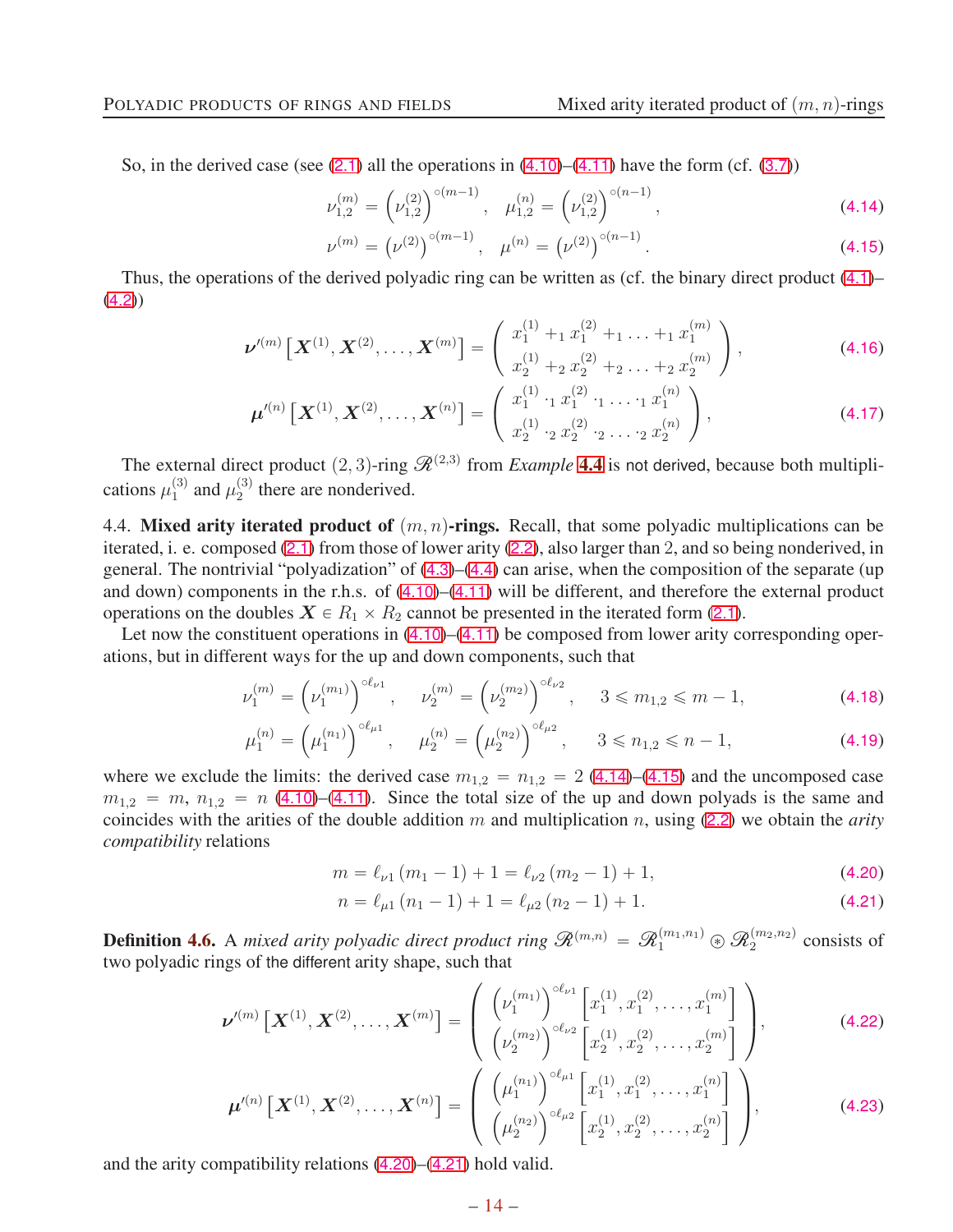Thus, two polyadic rings cannot always be composed in the mixed arity polyadic direct product.

**Assertion 4.7.** If the arity shapes of two polyadic rings  $\mathscr{R}_1^{(m_1,n_1)}$  and  $\mathscr{R}_2^{(m_2,n_2)}$  satisfies the compatibility *conditions*

$$
a(m_1 - 1) = b(m_2 - 1), \tag{4.24}
$$

<span id="page-14-1"></span><span id="page-14-0"></span>
$$
c(n_1 - 1) = d(n_2 - 1), \qquad a, b, c, d \in \mathbb{N}, \tag{4.25}
$$

*then they can form a mixed arity direct product.*

The limiting cases, undecomposed  $(4.10)$  $(4.10)$  $(4.10)$ – $(4.11)$  $(4.11)$  $(4.11)$  and derived  $(4.16)$  $(4.16)$  $(4.16)$ – $(4.17)$  $(4.17)$  $(4.17)$ , satisfy the compatibility conditions  $(4.24)$  $(4.24)$  $(4.24)$ – $(4.25)$  $(4.25)$  $(4.25)$  as well.

*Example* **4.8**. Let us consider two (nonderived) polyadic rings  $\mathcal{R}_1^{(9,3)}$  =  $\left\langle \{8l + 7\} \; | \; \nu_1^{(9)} \right\rangle$  $\overset{(9)}{1}, \overset{(3)}{\mu_1^{(3)}}$  $\binom{3}{1}, l \in \mathbb{Z}$  and  $\mathscr{R}^{(5,5)}_2 =$  $\left\langle \left\{ M\right\} \mid \nu_{2}^{(5)}\right.$  $\mathfrak{u}_2^{(5)}, \mathfrak{\mu}_2^{(5)}$ 2  $\rangle$ , where  $M =$  $\sqrt{ }$  $\overline{\phantom{a}}$ 0  $4k_1 + 3$  0 0 0  $0 \t 4k_2 + 3 = 0$ 0 0  $4k_3 + 3$  $4k_4 + 3 = 0$  0 0  $\sqrt{2}$  $\Bigg\},\quad k_i\in\mathbb{Z},\tag{4.26}$ 

and  $\nu_2^{(5)}$  $\frac{(5)}{2}$  and  $\mu_2^{(5)}$ <sup>(5)</sup> are the ordinary sum and product of 5 matrices. Using ([4.20](#page-13-3))–([4.21](#page-13-4)) we obtain  $m = 9$ ,  $n = 5$ , if we choose the smallest "numbers of multiplications"  $\ell_{\nu1} = 1$ ,  $\ell_{\nu2} = 2$ ,  $\ell_{\mu1} = 2$ ,  $\ell_{\mu2} = 1$ , and therefore the mixed arity direct product nonderived  $(9, 5)$ -ring becomes

<span id="page-14-2"></span>
$$
\mathscr{R}^{(9,5)} = \left\langle \{\mathbf{X}\} \mid \boldsymbol{\nu}'^{(9)}, \boldsymbol{\mu}'^{(5)} \right\rangle, \tag{4.27}
$$

where the doubles are  $X =$  $\int 8l + 7$ M ˙ and the nonderived direct product operations are

$$
\nu^{(9)}\left[\mathbf{X}^{(1)},\mathbf{X}^{(2)},\ldots,\mathbf{X}^{(9)}\right] = \begin{pmatrix} 8\left(l^{(1)}+l^{(2)}+l^{(3)}+l^{(4)}+l^{(5)}+l^{(6)}+l^{(7)}+l^{(8)}+l^{(9)}+7\right)+7\\ 0 & 4K_1+3 & 0 & 0\\ 0 & 0 & 4K_2+3 & 0\\ 4K_4+3 & 0 & 0 & 0 \end{pmatrix},
$$
\n
$$
\mu'^{(5)}\left[\mathbf{X}^{(1)},\mathbf{X}^{(2)},\mathbf{X}^{(3)},\mathbf{X}^{(4)},\mathbf{X}^{(5)}\right] = \begin{pmatrix} 0 & 4K_{\mu,1}+3 & 0 & 0\\ 0 & 0 & 4K_{\mu,2}+3 & 0\\ 0 & 0 & 0 & 4K_{\mu,2}+3 & 0\\ 0 & 0 & 0 & 0 & 4K_{\mu,3}+3\\ 4K_{\mu,4}+3 & 0 & 0 & 0 \end{pmatrix},
$$
\n
$$
(4.28)
$$
\n
$$
(4.29)
$$

where in the first line  $K_i = k_i^{(1)} + k_i^{(2)} + k_i^{(3)} + k_i^{(4)} + k_i^{(5)} + k_i^{(6)} + k_i^{(7)} + k_i^{(8)} + k_i^{(9)} + 6 \in \mathbb{Z}$ ,  $l_\mu \in \mathbb{Z}$  is a cumbersome integer function of  $l^{(j)} \in \mathbb{Z}$ ,  $j = 1, \ldots, 9$ , and in the second line  $K_{\mu,i} \in \mathbb{Z}$  are cumbersome integer functions of  $k_i^{(s)}$  $i_j^{(s)}$ ,  $i = 1, \ldots, 4$ ,  $s = 1, \ldots, 5$ . Therefore the polyadic ring ([4.27](#page-14-2)) is the nonderived mixed arity polyadic external product  $\mathcal{R}^{(9,5)} = \mathcal{R}_1^{(9,3)} \circledast \mathcal{R}_2^{(5,5)}$  (see **Definition [4.6](#page-13-7)**).

Theorem 4.9. *The category of polyadic rings* **PolRing** *can exist (having the class of all polyadic rings for objects and ring homomorphisms for morphisms) and can be well-defined, because it has a product as the polyadic external product of rings.*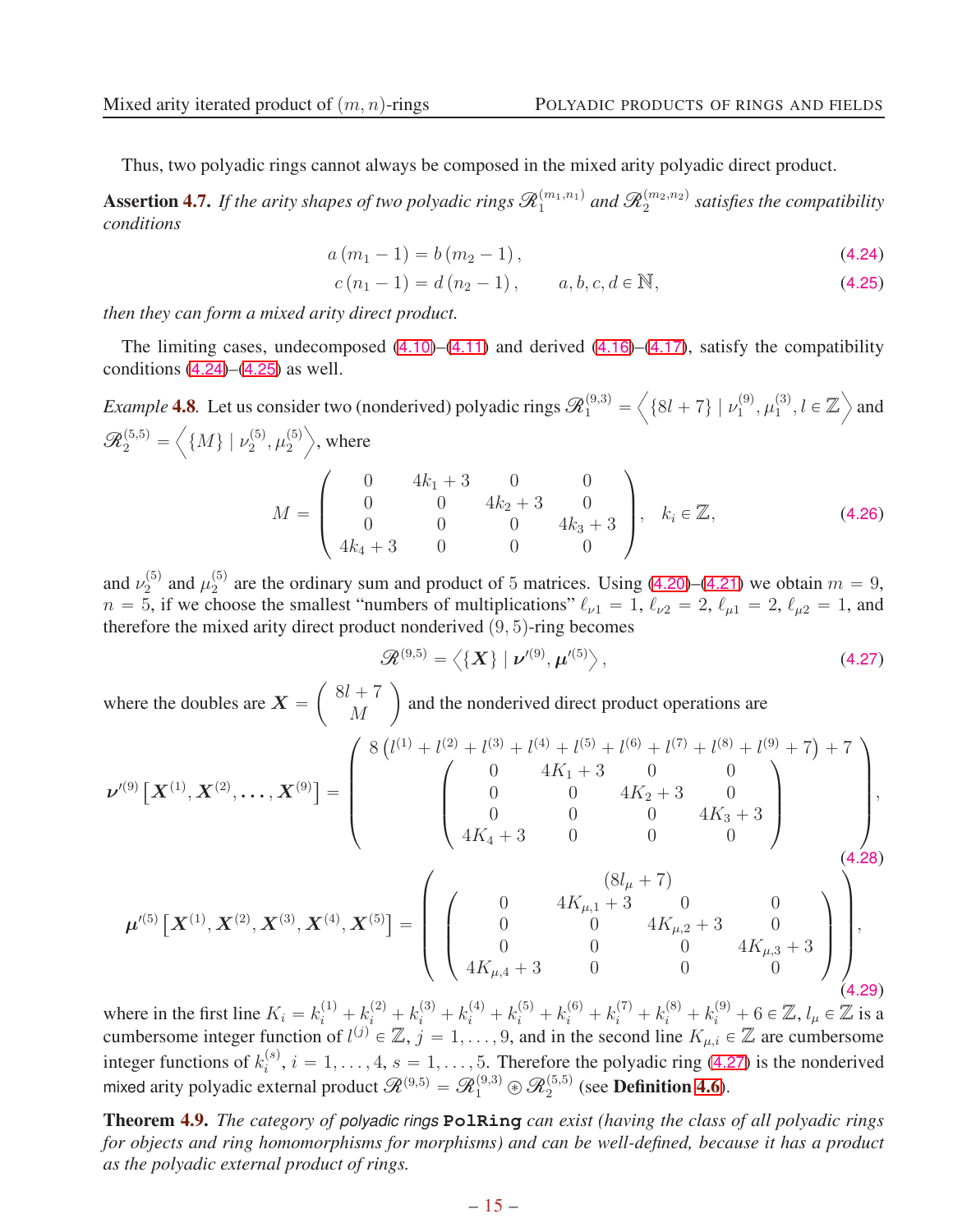In the same way one can construct the iterated full and mixed arity products of any number  $k$  of polyadic rings, just by passing from the doubles  $\boldsymbol{X}$  to k-tuples  $\boldsymbol{X}_k^T = (x_1, \dots, x_k)$ .

<span id="page-15-0"></span>4.5. Polyadic hetero product of  $(m, n)$ -fields. The most crucial difference between the binary direct products and the polyadic ones arises for fields, because a direct product two binary fields is not a field L[AMBEK](#page-20-2) [\[1966](#page-20-2)]. The reason lies in the fact that each binary field  $\mathscr{F}^{(2,2)}$  necessarily contains 0 and 1, 1 ˙

by definition. As follows from ([4.2](#page-10-3)), a binary direct product contains nonzero idempotent doubles  $\overline{0}$ 

and  $\begin{pmatrix} 0 \\ 1 \end{pmatrix}$ 1 which are noninvertible, and therefore the external direct product of fields  $\mathcal{F}_1^{(2,2)} \times \mathcal{F}_2^{(2,2)}$ can never be a field. As opposite, polyadic fields (see **Definition [4.10](#page-15-1)**) can be zeroless (we denote them by hat  $\mathcal{F}$ ), and the above arguments do not hold valid for them.

Recall definitions of  $(m, n)$ -fields (see LEESON AND BUTSON [1980], IANCU AND POP [1997]). Denote  $R^* = R\{z\}$ , if the zero z exists ([2.3](#page-2-0)). Observe that (in distinction to binary rings)  $\langle R^* | \mu^{(n)} |$  assoc $\rangle$  is not a polyadic group, in general. If  $\langle R^* | \mu^{(n)} \rangle$  is the n-ary group, then  $\tilde{R}^{(m,n)}$  is called a  $(m, n)$ -*division ring*  $\mathscr{D}^{(m,n)}$ .

<span id="page-15-1"></span>**Definition 4.10.** A (totally) commutative  $(m, n)$ -division ring  $\mathcal{R}^{(m,n)}$  is called a  $(m, n)$ -*field*  $\mathcal{F}^{(m,n)}$ .

In *n*-ary groups there exists an "intermediate" commutativity, so called semicommutativity ([2.10](#page-3-5)).

<span id="page-15-5"></span>**Definition 4.11.** A semicommutative  $(m, n)$ -division ring  $\mathcal{R}^{(m,n)}$  is called a *semicommutative*  $(m, n)$ field  $\mathscr{F}^{(m,n)}$ .

The definition of a polyadic field can be done in a diagrammatic form, analogous to ([2.16](#page-3-6)). We introduce the *double Dörnte relations*: for *n*-ary multiplication  $\mu^{(n)}$  ([2.15](#page-3-3)) and for *m*-ary addition  $\nu^{(m)}$ , as follows

<span id="page-15-2"></span>
$$
\nu^{(m)}\left[\boldsymbol{m}_y, x\right] = x,\tag{4.30}
$$

where the (additive) neutral sequence is  $m_y = (y^{m-2}, \tilde{y})$ , and  $\tilde{y}$  is the additive querelement for  $y \in R$  (see  $(2.14)$  $(2.14)$  $(2.14)$ ). As distinct from  $(2.15)$  $(2.15)$  $(2.15)$  we have only one (additive) Dörnte relation  $(4.30)$  $(4.30)$  $(4.30)$  and one diagram from ([2.16](#page-3-6)) only, because of commutativity of  $\nu^{(m)}$ .

By analogy with the multiplicative queroperation  $\bar{\mu}^{(1)}$  ([2.13](#page-3-4)), introduce the *additive unary queroperation* by

<span id="page-15-3"></span>
$$
\tilde{\nu}^{(1)}\left(x\right) = \tilde{x}, \quad \forall x \in R,\tag{4.31}
$$

where  $\tilde{x}$  is the additive querelement ([2.13](#page-3-4)). Thus, we have

**Definition 4.12** (Diagrammatic definition of  $(m, n)$ -field). A *(polyadic)*  $(m, n)$ -field is a one-set algebraic structure with 4 operations and 3 relations

$$
\langle R \mid \nu^{(m)}, \tilde{\nu}^{(1)}, \mu^{(n)}, \bar{\mu}^{(1)} \mid
$$
 associativity, distributivity, double Dörnte relations  $\rangle$ , (4.32)

where  $\nu^{(m)}$  and  $\mu^{(n)}$  are commutative associative m-ary addition and n-ary associative multiplication connected by polyadic distributivity ([4.5](#page-11-3))–([4.7](#page-11-4)),  $\tilde{\nu}^{(1)}$  and  $\bar{\mu}^{(1)}$  are unary additive queroperation ([4.31](#page-15-3)) and multiplicative queroperation ([2.13](#page-3-4)).

There is no initial relation between  $\tilde{\nu}^{(1)}$  and  $\bar{\mu}^{(1)}$ , nevertheless a possible their "interaction" can lead to further thorough classification of polyadic fields.

**Definition 4.13.** A polyadic field  $\mathcal{F}^{(m,n)}$  is called *quer-symmetric*, if its unary queroperations commute

$$
\tilde{\nu}^{(1)} \circ \bar{\mu}^{(1)} = \bar{\mu}^{(1)} \circ \tilde{\nu}^{(1)},\tag{4.33}
$$

<span id="page-15-6"></span><span id="page-15-4"></span>
$$
\widetilde{\overline{x}} = \overline{\widetilde{x}}, \quad \forall x \in R,\tag{4.34}
$$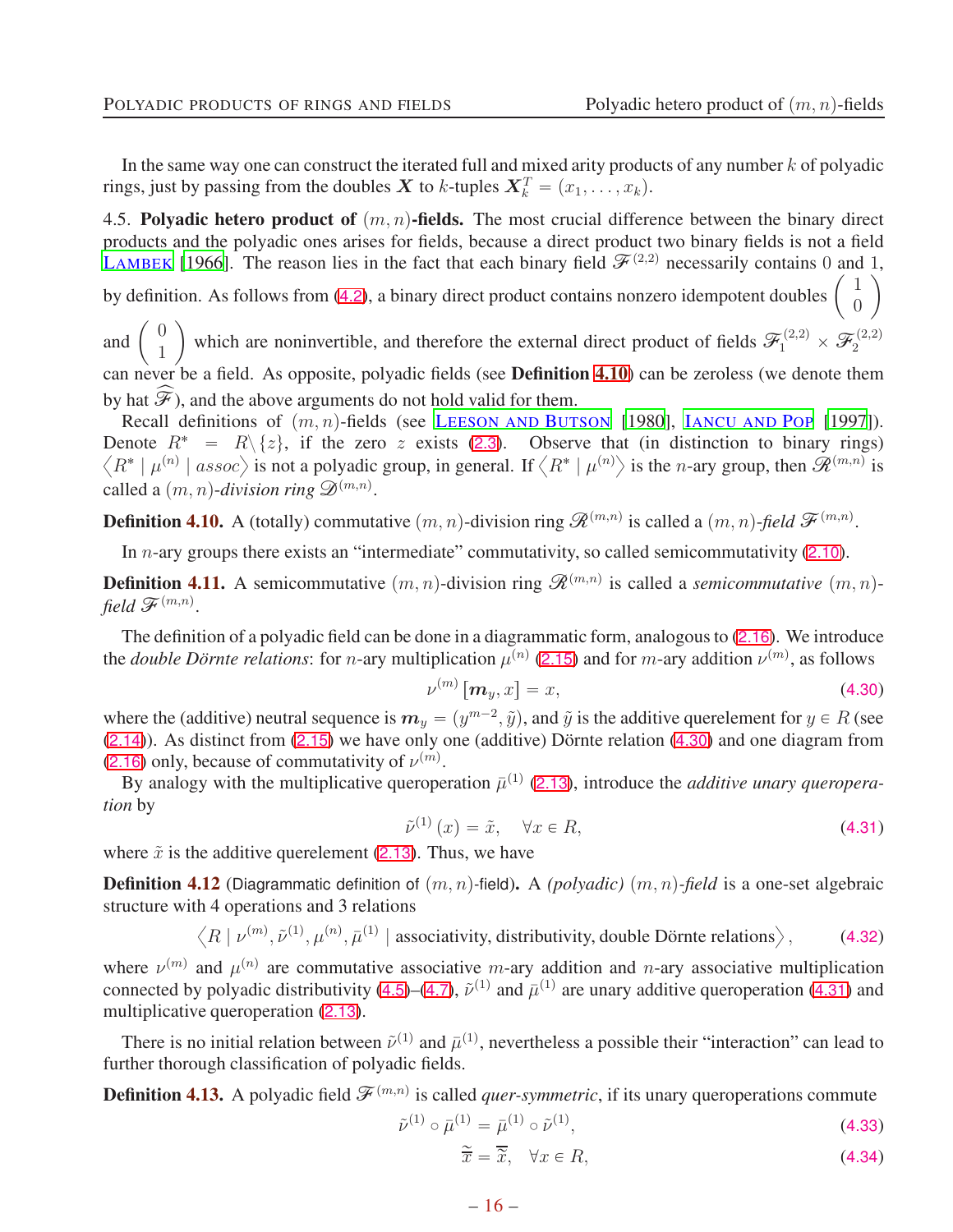in other case  $\mathscr{F}^{(m,n)}$  is called *quer-nonsymmetric*.

<span id="page-16-3"></span>*Example* **4.14** Consider the nonunital zeroless (denoted by hat  $\widehat{\mathcal{F}}$ ) polyadic field  $\widehat{\mathcal{F}}^{(3,3)}$  =  $\left\langle \{ia/b\} \mid \nu^{(3)}, \mu^{(3)} \right\rangle$ , i<sup>2</sup> = -1, a, b  $\in \mathbb{Z}^{odd}$ . The ternary addition  $\nu^{(3)}[x, y, t] = x + y + t$  and the ternary multiplication  $\mu^{(3)}[x, y, t] = xyt$  are nonderived, ternary associative and distributive (operations are in C). For each  $x = ia/b$  (a,  $b \in \mathbb{Z}^{odd}$ ) the additive querelement is  $\tilde{x} = -ia/b$ , and the multiplicative querelement is  $\bar{x} = -ib/a$  (see ([2.12](#page-3-2))). Therefore, both  $\langle \{ia/b\} | \mu^{(3)} \rangle$  and  $\langle \{ia/b\} | \nu^{(3)} \rangle$  are ternary groups, but they both contain no neutral elements (no unit, no zero). The nonunital zeroless  $(3, 3)$ -field  $\widehat{\mathscr{F}}^{(3,3)}$  is quer-symmetric, because (see ([4.34](#page-15-4)))

$$
\widetilde{\overline{x}} = \overline{\widetilde{x}} = i \frac{b}{a}.\tag{4.35}
$$

To find quer-nonsymmetric polyadic fields is not a simple task.

*Example* **4.15**. Consider the set of real  $4 \times 4$  matrices over the fractions  $\frac{4k+3}{4l+3}$ ,  $k, l \in \mathbb{Z}$ , of the form

<span id="page-16-0"></span>
$$
M = \begin{pmatrix} 0 & \frac{4k_1 + 3}{4l_1 + 3} & 0 & 0 \\ 0 & 0 & \frac{4k_2 + 3}{4l_2 + 3} & 0 \\ 0 & 0 & 0 & \frac{4k_3 + 3}{4l_3 + 3} \\ \frac{4k_4 + 3}{4l_4 + 3} & 0 & 0 & 0 \end{pmatrix}, \quad k_i, l_i \in \mathbb{Z}.
$$
 (4.36)

The set  $\{M\}$  is closed with respect to the ordinary addition of  $m \geq 5$  matrices, because the sum of feweer of the fractions  $\frac{4k+3}{4l+3}$  does not give a fraction of the same form D[UPLIJ](#page-20-10) [\[2017\]](#page-20-10), and with respect to the ordinary multiplication of  $n \ge 5$  matrices, since the product of fewer matrices ([4.36](#page-16-0)) does not have the same shape D[UPLIJ](#page-20-20) [\[2021](#page-20-20)]. The polyadic associativity and polyadic distributivity follow from the binary ones of the ordinary matrices over  $\mathbb{R}$ , and the product of 5 matrices is semicommutative (see [2.10](#page-3-5)). Taking the minimal values  $m = 5$ ,  $n = 5$ , we define the semicommutative zeroless  $(5, 5)$ -field (see ([4.11](#page-15-5)))

<span id="page-16-2"></span>
$$
\mathcal{F}_{M}^{(5,5)} = \left\langle \{M\} \mid \nu^{(5)}, \mu^{(5)}, \tilde{\nu}^{(1)}, \bar{\mu}^{(1)} \right\rangle, \tag{4.37}
$$

where  $\nu^{(5)}$  and  $\mu^{(5)}$  are the ordinary sum and product of 5 matrices, while  $\tilde{\nu}^{(1)}$  and  $\bar{\mu}^{(1)}$  are additive and multiplicative queroperations

<span id="page-16-1"></span>
$$
\tilde{\nu}^{(1)}\left[M\right] \equiv \tilde{M} = -3M, \ \ \bar{\mu}^{(1)}\left[M\right] \equiv \bar{M} = \frac{4l_1 + 3}{4k_1 + 3} \frac{4l_2 + 3}{4k_2 + 3} \frac{4l_3 + 3}{4k_3 + 3} \frac{4l_4 + 3}{4k_4 + 3} M. \tag{4.38}
$$

The division ring  $\mathscr{D}_{M}^{(5,5)}$  is zeroless, because the fraction  $\frac{4k+3}{4l+3}$ , is never zero for  $k, l \in \mathbb{Z}$ , and it is unital with the unit

$$
M_e = \begin{pmatrix} 0 & 1 & 0 & 0 \\ 0 & 0 & 1 & 0 \\ 0 & 0 & 0 & 1 \\ 1 & 0 & 0 & 0 \end{pmatrix} .
$$
 (4.39)

Using  $(4.36)$  $(4.36)$  $(4.36)$  and  $(4.38)$  $(4.38)$  $(4.38)$ , we obtain

$$
\tilde{\nu}^{(1)}\left[\bar{\mu}^{(1)}\left[M\right]\right] = -3\frac{4l_1 + 3}{4k_1 + 3}\frac{4l_2 + 3}{4k_2 + 3}\frac{4l_3 + 3}{4k_3 + 3}\frac{4l_4 + 3}{4k_4 + 3}M,\tag{4.40}
$$

$$
\bar{\mu}^{(1)}\left[\tilde{\nu}^{(1)}\left[M\right]\right] = -\frac{1}{27} \frac{4l_1 + 3}{4k_1 + 3} \frac{4l_2 + 3}{4k_2 + 3} \frac{4l_3 + 3}{4k_3 + 3} \frac{4l_4 + 3}{4k_4 + 3} M,\tag{4.41}
$$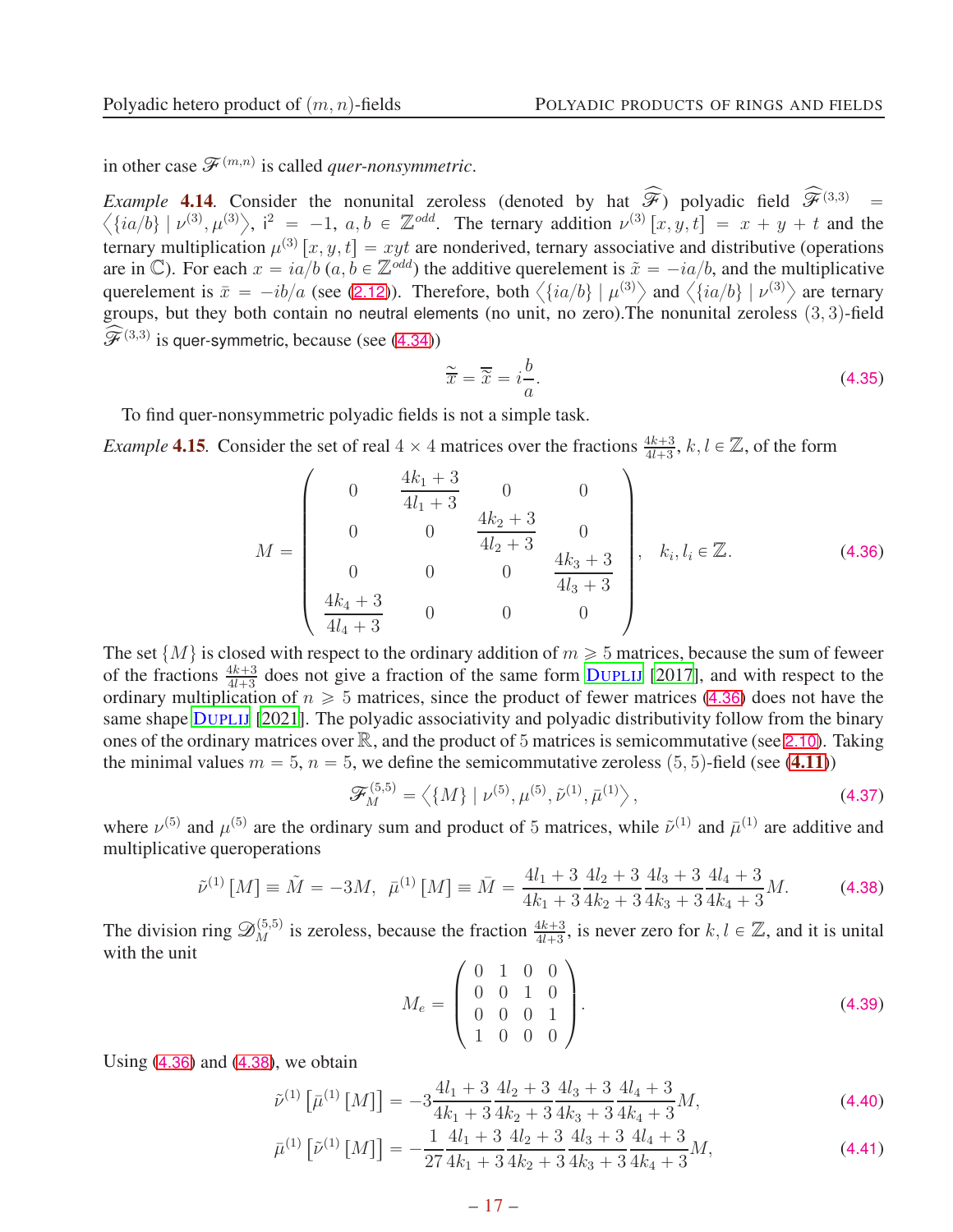or

<span id="page-17-4"></span>
$$
\widetilde{\overline{M}} = 81\overline{\widetilde{M}},\tag{4.42}
$$

and therefore the additive and multiplicative queroperations do not commute independently of the field parameters. Thus, the matrix (5, 5)-division ring  $\mathscr{D}_{M}^{(5,5)}$  ([4.37](#page-16-2)) is a quer-nonsymmetric division ring.

**Definition 4.16.** The *polyadic zeroless direct product field*  $\widehat{\mathcal{F}}'^{(m,n)} = \left\langle R' \mid \boldsymbol{\nu}'^{(m)}, \boldsymbol{\mu}'^{(n)} \right\rangle$  consists of (two) zeroless polyadic fields  $\widehat{\mathscr{F}}_1^{(m,n)}$  =  $\left\langle R_{1} \mid \nu_{1}^{(m)} \right\rangle$  $\mathfrak{m}^{(m)}_1, \mathfrak{\mu}^{(n)}_1$ 1  $\Big\}$  and  $\widehat{\mathcal{F}}_{2}^{\left(m,n\right)}=$  $\left\langle R_{2}\mid\nu_{2}^{(m)}\right\rangle$  $\mu_2^{(m)},\mu_2^{(n)}$ 2  $\searrow$  of the same arity shape, while the componentwise operations on the doubles  $X \in R_1 \times R_2$  in ([4.10](#page-12-1))–([4.11](#page-12-2)) still hold valid, and  $\left\langle R_{1} \mid \mu_{1}^{(n)} \right\rangle$ 1  $\left\langle \right\rangle ,\left\langle \right. \right. \overline{R_{2}}\left. \right\vert \left. \mu_{2}^{\left( n\right) }\right.$ 2  $\left\langle \mathcal{R}^{\prime} = \{ \boldsymbol{X} \} \mid \boldsymbol{\mu}^{\prime(n)} \right\rangle$  are *n*-ary groups.

Following Definition [4.11](#page-15-5), we have

Corollary 4.17. If at least one of the constituent fields is semicommutative, and another one is totally commutative, then the polyadic product will be a semicommutative  $(m, n)$ -field.

The additive and multiplicative unary queroperations ([2.13](#page-3-4)) and ([4.31](#page-15-3)) for the direct product field  $\widehat{\mathcal{F}}^{(m,n)}$  are defined componentwise on the doubles  $X$  as follows

$$
\tilde{\nu}^{\prime(1)}\left[\boldsymbol{X}\right] = \begin{pmatrix} \tilde{\nu}_1^{(1)}\left[x_1\right] \\ \tilde{\nu}_2^{(1)}\left[x_2\right] \end{pmatrix},\tag{4.43}
$$

$$
\bar{\boldsymbol{\mu}}'^{(1)}\left[\boldsymbol{X}\right] = \left(\begin{array}{c} \bar{\mu}_1^{(1)}\left[x_1\right] \\ \bar{\mu}_2^{(1)}\left[x_2\right] \end{array}\right), \quad x_1 \in R_1, \ x_2 \in R_2. \tag{4.44}
$$

**Definition 4.18.** A polyadic direct product field  $\widehat{\mathcal{F}}^{\prime(m,n)} = \langle R' | \nu^{\prime(m)}, \tilde{\nu}^{\prime(1)}, \mu^{\prime(n)}, \bar{\mu}^{\prime(1)} \rangle$  is called *quersymmetric*, if its unary queroperations ([4.43](#page-17-0))–([4.44](#page-17-1)) commute

$$
\tilde{\nu}'^{(1)} \circ \bar{\mu}'^{(1)} = \bar{\mu}'^{(1)} \circ \tilde{\nu}'^{(1)},
$$
\n(4.45)

<span id="page-17-3"></span><span id="page-17-2"></span><span id="page-17-1"></span><span id="page-17-0"></span>
$$
\widetilde{\overline{X}} = \overline{\widetilde{X}}, \quad \forall X \in R', \tag{4.46}
$$

in other case  $\widehat{\mathcal{F}}^{\prime (m,n)}$  is called a *quer-nonsymmetric direct product*  $(m, n)$ -*field*.

*Example* **4.19**. Consider two nonunital zeroless  $(3, 3)$ -fields  $\widehat{\mathcal{F}}_{1,2}^{(3,3)}$  =  $\left\langle \{ia_{1,2}/b_{1,2}\}\mid \nu_{1,2}^{(3)}\right.$  $\chi_{1,2}^{(3)}, \mu_{1,2}^{(3)}$  $\widetilde{\nu}_{1,2}^{(1)}, \widetilde{\nu}_{1,2}^{(1)}$  $\bar{\mu}^{(1)}_{1,2}, \bar{\mu}^{(1)}_{1,2}$ 1,2  $\Bigr\rangle,$  $i^2$  = -1,  $a_{1,2}, b_{1,2} \in \mathbb{Z}^{odd}$ , where ternary additions  $\nu_{1,2}^{(3)}$  $\mu_{1,2}^{(3)}$  and ternary multiplications  $\mu_{1,2}^{(3)}$  $_{1,2}^{(3)}$  are sum and product in  $\mathbb{Z}^{odd}$ , correspondingly, and the unary additive and multiplicative queroperations are  $\tilde{\nu}_{1.2}^{(1)}$  $\bar{h}_{1,2}^{(1)}$  [i $a_{1,2}/b_{1,2}$ ] =  $-ia_{1,2}/b_{1,2}$  and  $\bar{\mu}_{1,2}^{(1)}$  $\int_{1,2}^{(1)} [ia_{1,2}/b_{1,2}] = -ib_{1,2}/a_{1,2}$  (see *Example* [4.14](#page-16-3)). Using ([4.10](#page-12-1))–([4.11](#page-12-2)) we build the operations of the polyadic nonderived nonunital zeroless product  $(3, 3)$ -field  $\widehat{\mathscr{F}}'^{(3,3)}$  =  $\widehat{\mathcal{F}}_1^{(3,3)} \times \widehat{\mathcal{F}}_2^{(3,3)}$  on the doubles  $\bm{X}^T = (i a_1/b_1, i a_2/b_2)$  as follows

$$
\boldsymbol{\nu}^{(3)}\left[\boldsymbol{X}^{(1)},\boldsymbol{X}^{(2)},\boldsymbol{X}^{(3)}\right] = \begin{pmatrix} i\frac{a_1^{(1)}b_1^{(2)}b_1^{(3)} + b_1^{(1)}a_1^{(2)}b_1^{(3)} + b_1^{(1)}b_1^{(2)}a_1^{(3)}}{b_1^{(1)}b_1^{(2)}b_1^{(3)}}\\ i\frac{a_2^{(1)}b_2^{(2)}b_2^{(3)} + b_2^{(1)}a_2^{(2)}b_2^{(3)} + b_2^{(1)}b_2^{(2)}a_2^{(3)}}{b_2^{(1)}b_2^{(2)}b_2^{(3)}} \end{pmatrix},\tag{4.47}
$$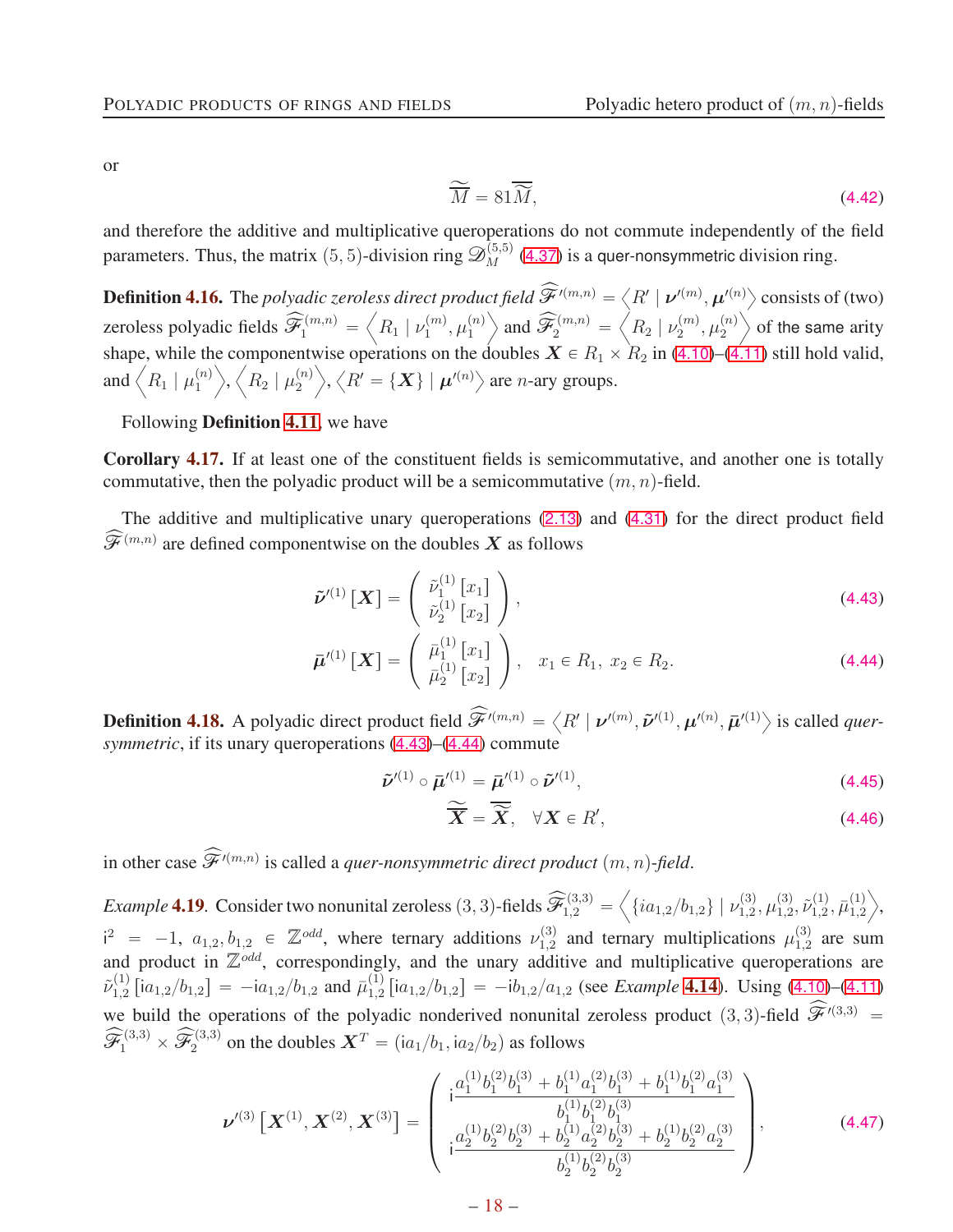$$
\boldsymbol{\mu}'^{(3)}\left[\boldsymbol{X}^{(1)},\boldsymbol{X}^{(2)},\boldsymbol{X}^{(3)}\right] = \begin{pmatrix} -i\frac{a_1^{(1)}a_1^{(2)}a_1^{(3)}}{b_1^{(1)}b_1^{(2)}b_1^{(3)}}\\ -i\frac{a_2^{(1)}a_2^{(2)}a_2^{(3)}}{b_2^{(1)}b_2^{(2)}b_2^{(3)}} \end{pmatrix}, \quad a_i^{(j)},b_i^{(j)} \in \mathbb{Z}^{odd}, \tag{4.48}
$$

and the unary additive and multiplicative queroperations ([4.43](#page-17-0))–([4.44](#page-17-1)) of the direct product  $\widehat{\mathscr{F}}'^{(3,3)}$  are

$$
\tilde{\nu}^{(1)}\left[\boldsymbol{X}\right] = \begin{pmatrix} -\mathrm{i}\frac{a_1}{b_1} \\ -\mathrm{i}\frac{a_2}{b_2} \end{pmatrix},\tag{4.49}
$$
\n
$$
\bar{\boldsymbol{\mu}}^{(1)}\left[\boldsymbol{X}\right] = \begin{pmatrix} -\mathrm{i}\frac{b_1}{a_1} \\ -\mathrm{i}\frac{b_2}{a_2} \end{pmatrix},\quad a_i, b_i \in \mathbb{Z}^{odd}.\tag{4.50}
$$

Therefore, both  $\langle \{X\} | \nu^{(3)}, \tilde{\nu}^{(1)} \rangle$  and  $\langle \{X\} | \mu^{(3)}, \bar{\mu}^{(1)} \rangle$  are commutative ternary groups, which means that the polyadic direct product  $\widehat{\mathscr{F}}'^{(3,3)} = \widehat{\mathscr{F}}_1^{(3,3)} \times \widehat{\mathscr{F}}_2^{(3,3)}$  is the nonunital zeroless polyadic field. Moreover,  $\widehat{\mathscr{F}}^{\prime(3,3)}$  is quer-symmetric, because ([4.45](#page-17-2))–([4.46](#page-17-3)) hold valid

 $a_2$ 

$$
\bar{\boldsymbol{\mu}}'^{(1)} \circ \tilde{\boldsymbol{\nu}}'^{(1)}\left[\boldsymbol{X}\right] = \tilde{\boldsymbol{\nu}}'^{(1)} \circ \bar{\boldsymbol{\mu}}'^{(1)}\left[\boldsymbol{X}\right] = \begin{pmatrix} i\frac{b_1}{a_1} \\ \vdots \\ i\frac{b_2}{a_2} \end{pmatrix}, \quad a_i, b_i \in \mathbb{Z}^{odd}.
$$
 (4.51)

*Example* **4.20***.* Let us consider the polyadic direct product of two zeroless fields, one of them the semicommutative  $(5, 5)$ -field  $\widehat{\mathcal{F}}_1^{(5,5)} = \mathcal{F}_M^{(5,5)}$  from ([4.37](#page-16-2)), and the other one the nonderived nonunital zeroless (5, 5)-field of fractions  $\widehat{\mathscr{F}}_2^{(5,5)} = \left\langle \sqrt{\mathbf{i} \frac{4r+1}{4s+1}} \right\rangle$  $\frac{4r+1}{4s+1}\}\mid \nu_2^{(5)}$  $\mathfrak{c}_2^{(5)}, \mathfrak{\mu}_2^{(5)}$ 2  $\Big\}, r, s \in \mathbb{Z}, i^2 = -1$ . The double is  $X^T = \left(\sqrt{\frac{4r+1}{4s+1}}\right)$  $\frac{4r+1}{4s+1}$ , M), where M is in ([4.36](#page-16-0)). The polyadic nonunital zeroless direct product field  $\widehat{\mathscr{F}}^{\prime(5,5)} = \widehat{\mathscr{F}}_1^{(5,5)} \times \widehat{\mathscr{F}}_2^{(5,5)}$ field  $\hat{\mathcal{F}}^{\{5,5\}} = \hat{\mathcal{F}}_1^{(5,5)} \times \hat{\mathcal{F}}_2^{(5,5)}$  is nonderived and semicommutative, and is defined by  $\hat{\mathcal{F}}^{(5,5)} = \langle \mathbf{X} | \mathbf{v}^{\prime(5)}, \mathbf{\mu}^{\prime(5)}, \tilde{\mathbf{\mu}}^{\prime(1)}, \bar{\mathbf{\mu}}^{\prime(1)} \rangle$ , where its addition and mu

$$
\nu^{(5)}\left[\boldsymbol{X}^{(1)},\boldsymbol{X}^{(2)},\boldsymbol{X}^{(3)},\boldsymbol{X}^{(4)},\boldsymbol{X}^{(5)}\right]=\left(\begin{array}{cccc} & & & & \sqrt{i}\frac{4R_{\nu}+1}{4S_{\nu}+1} \\ 0 & \frac{4K_{\nu,1}+3}{4L_{\nu,1}+3} & 0 & 0 \\ 0 & 0 & \frac{4K_{\nu,2}+3}{4L_{\nu,2}+3} & 0 \\ 0 & 0 & 0 & \frac{4K_{\nu,3}+3}{4L_{\nu,3}+3} \\ \frac{4K_{\nu,4}+3}{4L_{\nu,4}+3} & 0 & 0 & 0 \end{array}\right),\tag{4.52}
$$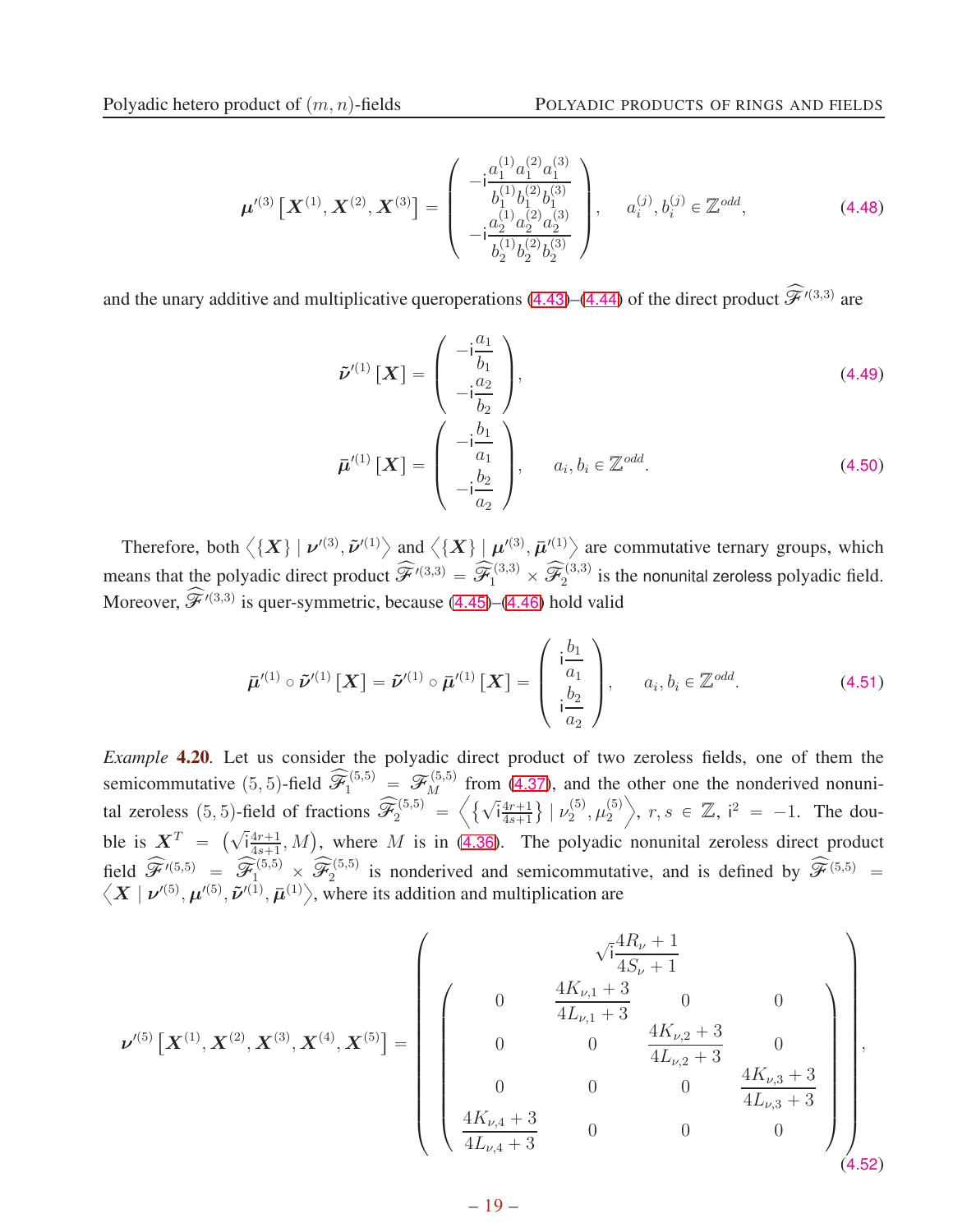$$
\mu'^{(5)}\left[\mathbf{X}^{(1)},\mathbf{X}^{(2)},\mathbf{X}^{(3)},\mathbf{X}^{(4)},\mathbf{X}^{(5)}\right] = \left(\begin{array}{cccc} & & & \sqrt{i}\frac{4R_{\mu}+1}{4S_{\mu}+1} \\ 0 & \frac{4K_{\mu,1}+3}{4L_{\mu,1}+3} & 0 & 0 \\ 0 & 0 & \frac{4K_{\mu,2}+3}{4L_{\mu,2}+3} & 0 \\ 0 & 0 & 0 & \frac{4K_{\mu,3}+3}{4L_{\mu,3}+3} \\ \frac{4K_{\mu,4}+3}{4L_{\mu,4}+3} & 0 & 0 & 0 \end{array}\right),\tag{4.53}
$$

where  $R_{\nu,\mu}, S_{\nu,\mu} \in \mathbb{Z}$  are cumbersome integer functions of  $r^{(i)}, s^{(i)} \in \mathbb{Z}$ ,  $i = 1, \ldots, 5$ , and  $K_{\nu,i}, K_{\mu,i}, L_{\nu,i}, L_{\mu,i} \in \mathbb{Z}$  are cumbersome integer functions of  $k_j^{(i)}$  $j^{(i)}, l_j^{(i)} \in \mathbb{Z}, j = 1, \dots, 4, i = 1, \dots, 5$  (see ([4.36](#page-16-0))). The unary queroperations ([4.43](#page-17-0))–([4.44](#page-17-1)) of the direct product  $\widehat{\mathscr{F}}^{(5,5)}$  are

$$
\tilde{\nu}^{(1)}\left[\boldsymbol{X}\right] = \begin{pmatrix} -3\sqrt{1} \frac{4r+1}{4s+1} \\ -3M \end{pmatrix},\tag{4.54}
$$

$$
\bar{\boldsymbol{\mu}}'^{(1)}\left[\boldsymbol{X}\right] = \begin{pmatrix} -\sqrt{i} \left(\frac{4s+1}{4r+1}\right)^3\\ \frac{4l_1+3}{4k_1+3} \frac{4l_2+3}{4k_2+3} \frac{4l_3+3}{4k_3+3} \frac{4l_4+3}{4k_4+3} M \end{pmatrix}, \quad r, s, k_i, l_i \in \mathbb{Z},
$$
\n(4.55)

where M is in ([4.36](#page-16-0)). Therefore,  $\langle \{X\} | \nu^{(5)}, \tilde{\nu}^{(1)} \rangle$  is a commutative 5-ary group, and  $\langle \{X\} | \mu'^{(5)}, \bar{\mu}'^{(1)} \rangle$  is a semicommutative 5-ary group, which means that the polyadic direct product  $\widehat{\mathscr{F}}'^{(5,5)} = \widehat{\mathscr{F}}_1^{(5,5)} \times \widehat{\mathscr{F}}_2^{(5,5)}$  is the nonunital zeroless polyadic semicommutative  $(5, 5)$ -field. Using ([4.42](#page-17-4)) we obtain

$$
\tilde{\nu}^{\prime(1)}\bar{\mu}^{\prime(1)}[X] = 81\bar{\mu}^{\prime(1)}\tilde{\nu}^{\prime(1)}[X], \qquad (4.56)
$$

and therefore the direct product  $(5, 5)$ -field  $\hat{\mathcal{F}}^{\prime(5,5)}$  is quer-nonsymmetric (see ([4.33](#page-15-6))).

Thus, we arrive at

Theorem 4.21. *The category of zeroless polyadic fields* **zlessPolField** *can exist (having the class of all zeroless polyadic fields for objects and field homomorphisms for morphisms) and can be well-defined, because it has a product as the polyadic field product.*

Further analysis of the direct product constructions introduced here and their examples for polyadic rings and fields would be interesting to provide in detail, which can also lead to new kinds of categories.

Acknowledgement. The author is deeply grateful to Vladimir Akulov, Mike Hewitt, Vladimir Tkach, Raimund Vogl and Wend Werner for numerous fruitful discussions, important help and valuable support.